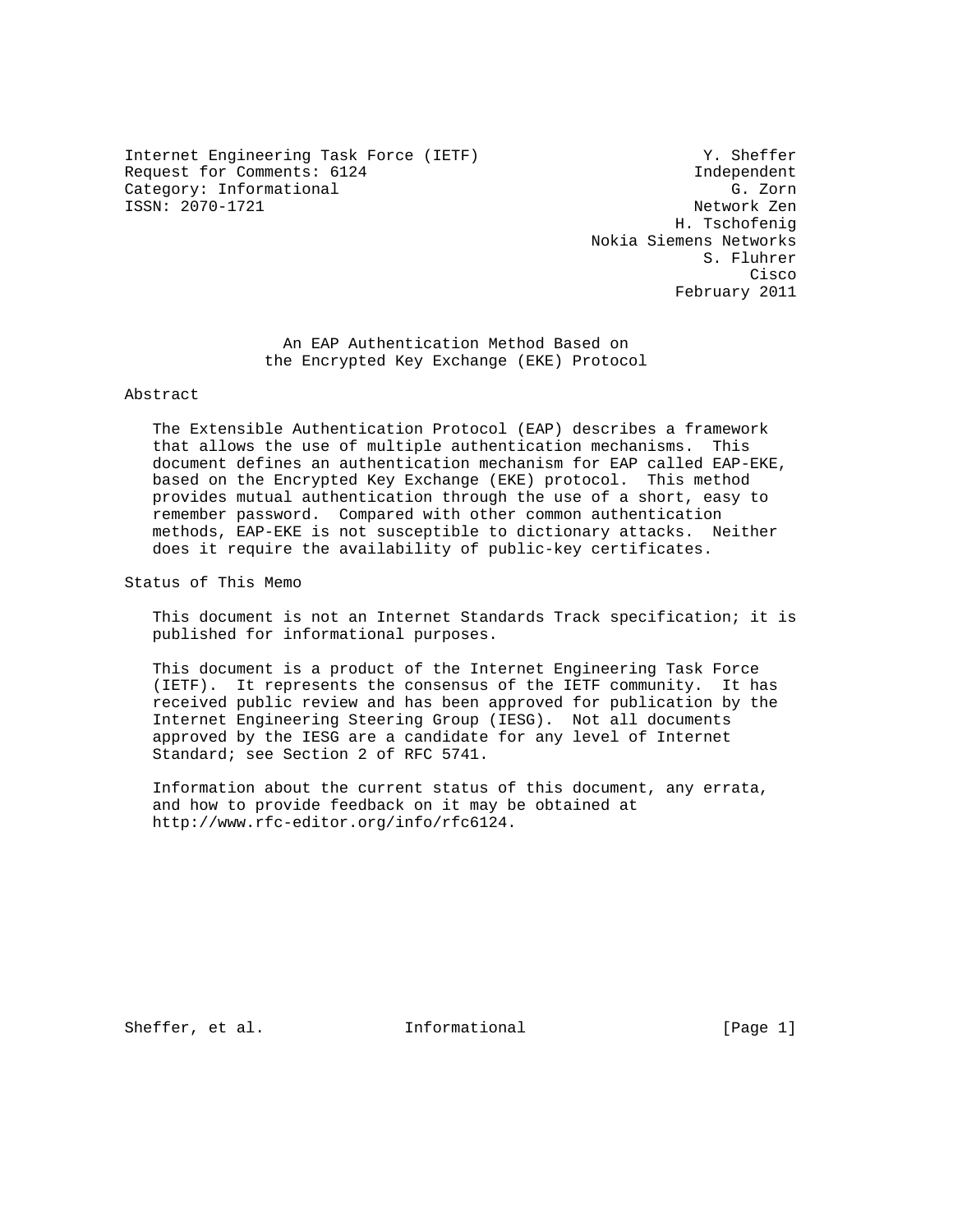Copyright Notice

 Copyright (c) 2011 IETF Trust and the persons identified as the document authors. All rights reserved.

 This document is subject to BCP 78 and the IETF Trust's Legal Provisions Relating to IETF Documents

 (http://trustee.ietf.org/license-info) in effect on the date of publication of this document. Please review these documents carefully, as they describe your rights and restrictions with respect to this document. Code Components extracted from this document must include Simplified BSD License text as described in Section 4.e of the Trust Legal Provisions and are provided without warranty as described in the Simplified BSD License.

 This document may contain material from IETF Documents or IETF Contributions published or made publicly available before November 10, 2008. The person(s) controlling the copyright in some of this material may not have granted the IETF Trust the right to allow modifications of such material outside the IETF Standards Process. Without obtaining an adequate license from the person(s) controlling the copyright in such materials, this document may not be modified outside the IETF Standards Process, and derivative works of it may not be created outside the IETF Standards Process, except to format it for publication as an RFC or to translate it into languages other than English.

Sheffer, et al. 1nformational [Page 2]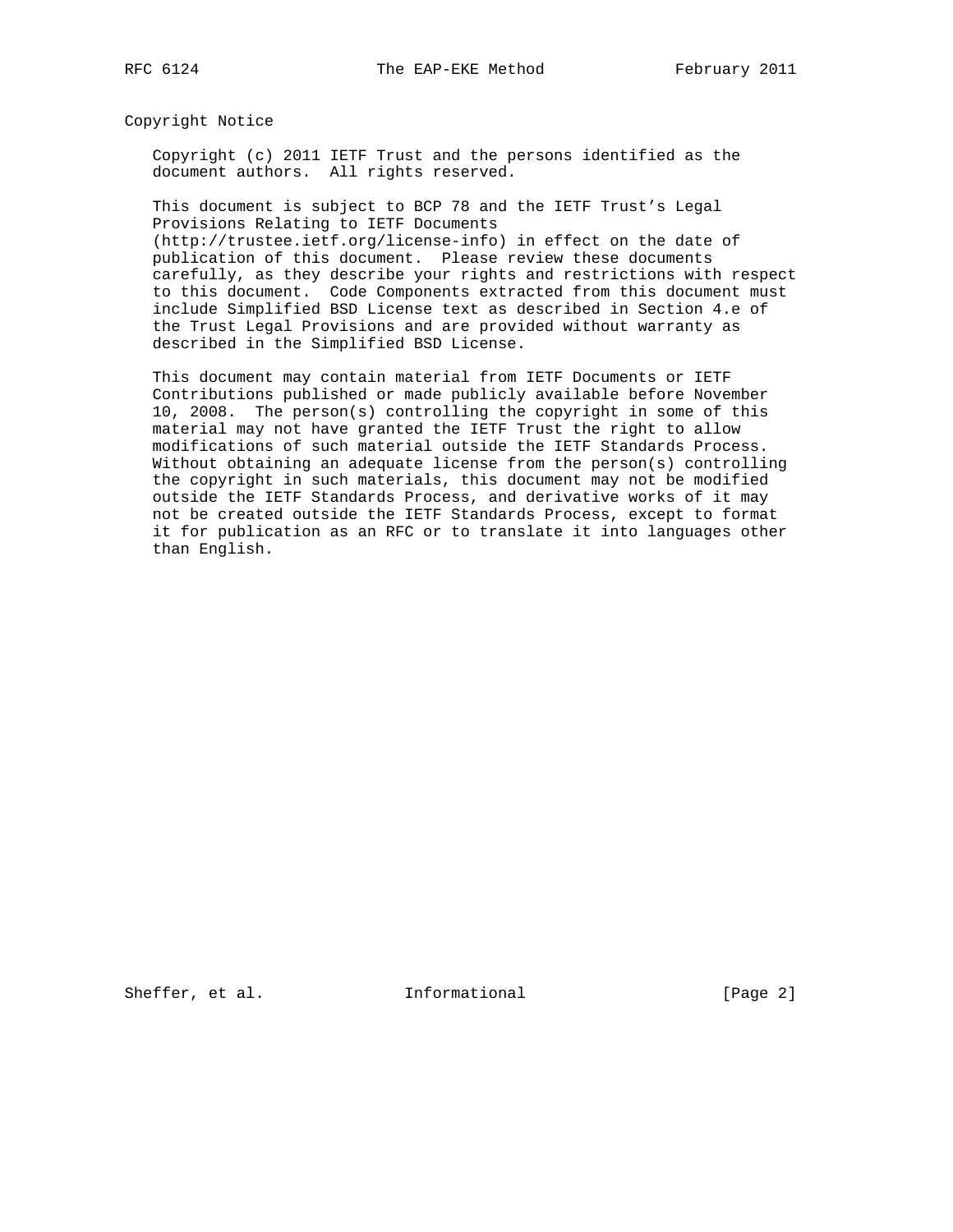Table of Contents

| $1$ .          | 3                                                   |
|----------------|-----------------------------------------------------|
| 2.             | $\overline{4}$                                      |
| $\mathcal{E}$  | $\overline{4}$                                      |
| 3.1.           | $\overline{4}$                                      |
| 4.             | 7                                                   |
|                | 7                                                   |
|                | 8                                                   |
|                | The EAP-EKE-ID Payload<br>8<br>4.2.1.               |
|                | 4.2.2. The EAP-EKE-Commit Payload<br>10             |
|                | 4.2.3. The EAP-EKE-Confirm Payload 11               |
|                | The EAP-EKE-Failure Payload 12<br>4.2.4.            |
| 4.3.           |                                                     |
| 4.4.           |                                                     |
| 4.5.           | Channel Binding Values 14                           |
|                |                                                     |
| 5.1.           | EAP-EKE-Commit/Request 15                           |
| 5.2.           | EAP-EKE-Commit/Response17                           |
| 5.3.           | EAP-EKE-Confirm/Request 18                          |
| 5.4.           | EAP-EKE-Confirm/Response 18                         |
| 5.5.           |                                                     |
|                |                                                     |
| 6.1.           | Generating Keying Material 19                       |
| 6.2.           | Diffie-Hellman Groups 20                            |
| 6.3.           | Mandatory Algorithms 20                             |
| 7.             |                                                     |
| 8 <sub>1</sub> | Security Considerations 24                          |
| 8.1.           | Cryptographic Analysis 27                           |
| 8.2.           | Diffie-Hellman Group Considerations 28              |
| 8.3.           | Resistance to Active Attacks 28                     |
| 8.4.           | Identity Protection, Anonymity, and Pseudonymity 28 |
| 8.5.           | Password Processing and Long-Term Storage 29        |
| 9.             |                                                     |
|                |                                                     |
|                |                                                     |
|                | 10.2. Informative References 31                     |

# 1. Introduction

 The predominant access method for the Internet today is that of a human using a username and password to authenticate to a computer enforcing access control. Proof of knowledge of the password authenticates the human to the computer.

 Typically, these passwords are not stored on a user's computer for security reasons and must be entered each time the human desires network access. Therefore, the passwords must be ones that can be

Sheffer, et al. 1nformational [Page 3]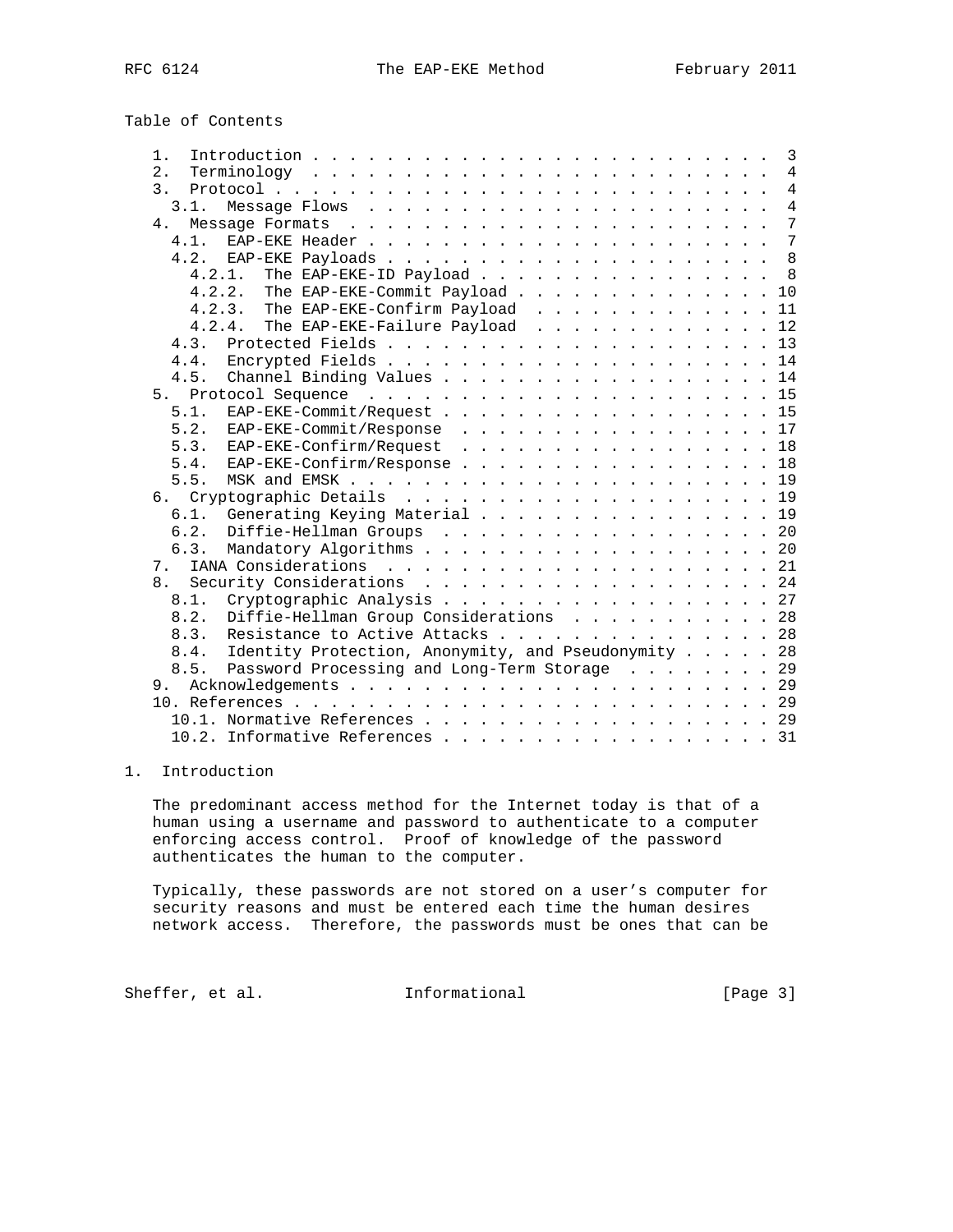repeatedly entered by a human with a low probability of error. They will likely not possess high entropy and it may be assumed that an adversary with access to a dictionary will have the ability to guess a user's password. It is therefore desirable to have a robust authentication method that is secure even when used with a weak password in the presence of a strong adversary.

 EAP-EKE is an EAP method [RFC3748] that addresses the problem of password-based authenticated key exchange, using a possibly weak password for authentication and to derive an authenticated and cryptographically strong shared secret. This problem was first described by Bellovin and Merritt in [BM92] and [BM93]. Subsequently, a number of other solution approaches have been proposed, for example [JAB96], [LUC97], [BMP00], and others.

 This proposal is based on the original Encrypted Key Exchange (EKE) proposal, as described in [BM92]. Some of the variants of the original EKE have been attacked, see e.g., [PA97], and improvements have been proposed. None of these subsequent improvements have been incorporated into the current protocol. However, we have used only the subset of [BM92] (namely the variant described in Section 3.1 of that paper) that has withstood the test of time and is believed secure as of this writing.

2. Terminology

 This document uses Encr(Ke, ...) to denote encrypted information, and Prot(Ke, Ki, ...) to denote encrypted and integrity protected information.

 The key words "MUST", "MUST NOT", "REQUIRED", "SHALL", "SHALL NOT", "SHOULD", "SHOULD NOT", "RECOMMENDED", "MAY", and "OPTIONAL" in this document are to be interpreted as described in [RFC2119].

3. Protocol

 EAP is a two-party protocol spoken between an EAP peer and an EAP server (also known as "authenticator"). An EAP method defines the specific authentication protocol being used by EAP. This memo defines a particular method and therefore defines the messages sent between the EAP server and the EAP peer for the purpose of authentication and key derivation.

#### 3.1. Message Flows

 A successful run of EAP-EKE consists of three message exchanges: an Identity exchange, a Commit exchange, and a Confirm exchange. This is shown in Figure 1.

Sheffer, et al. 1nformational [Page 4]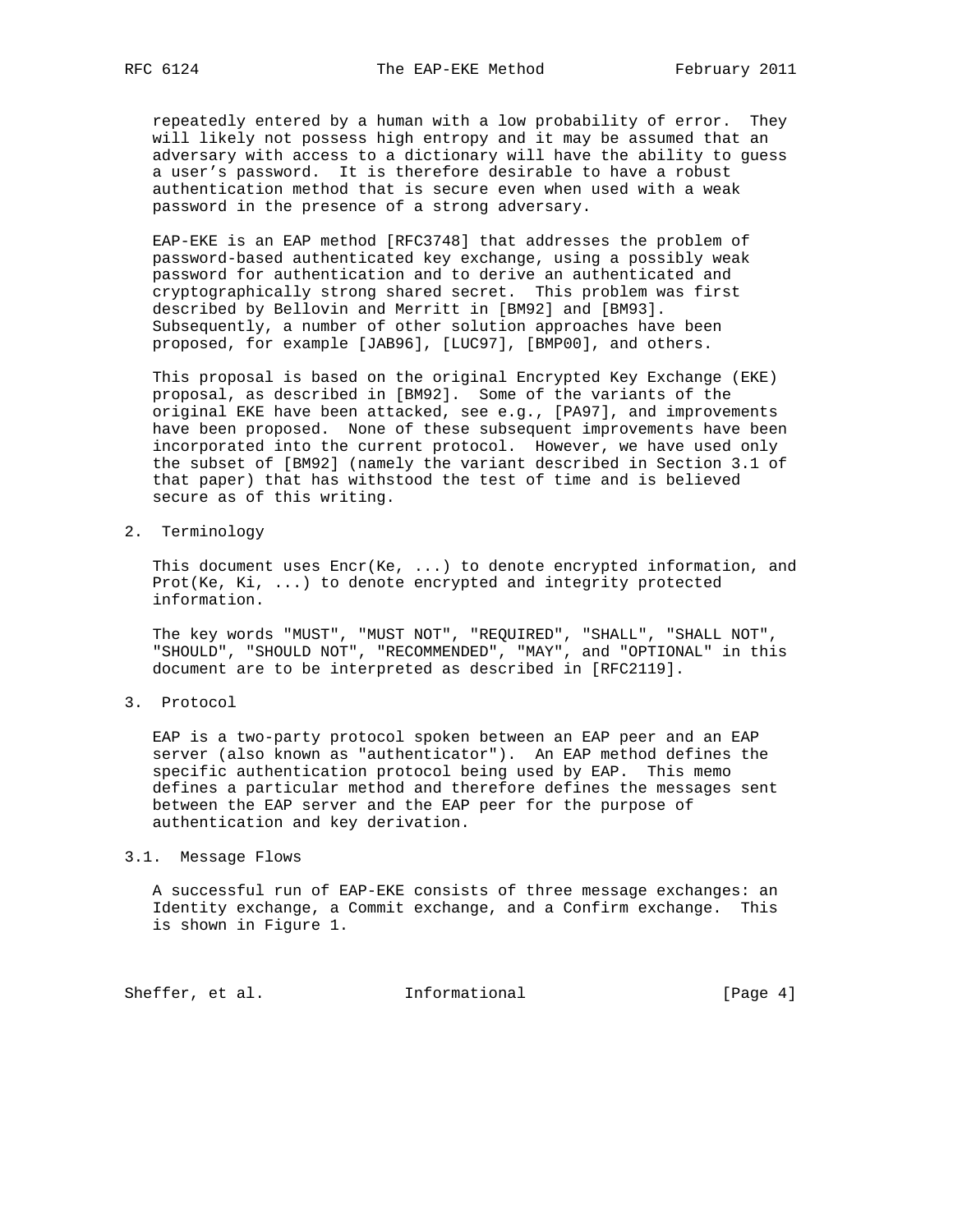The peer and server use the EAP-EKE Identity exchange to learn each other's identities and to agree upon a ciphersuite to use in the subsequent exchanges. In the Commit exchange, the peer and server exchange information to generate a shared key and also to bind each other to a particular guess of the password. In the Confirm exchange, the peer and server prove liveness and knowledge of the password by generating and verifying verification data (note that the second message of the Commit exchange already plays an essential part in this liveness proof).



Figure 1: A Successful EAP-EKE Exchange

 Schematically, the original exchange as described in [BM92] (and with the roles reversed) is:

Server Peer

------ ----

Encr(Password, y\_s) ->

<- Encr(Password, y\_p), Encr(SharedSecret, Nonce\_P)

Encr(SharedSecret, Nonce\_S | Nonce\_P) ->

<- Encr(SharedSecret, Nonce\_S)

Sheffer, et al. 1nformational [Page 5]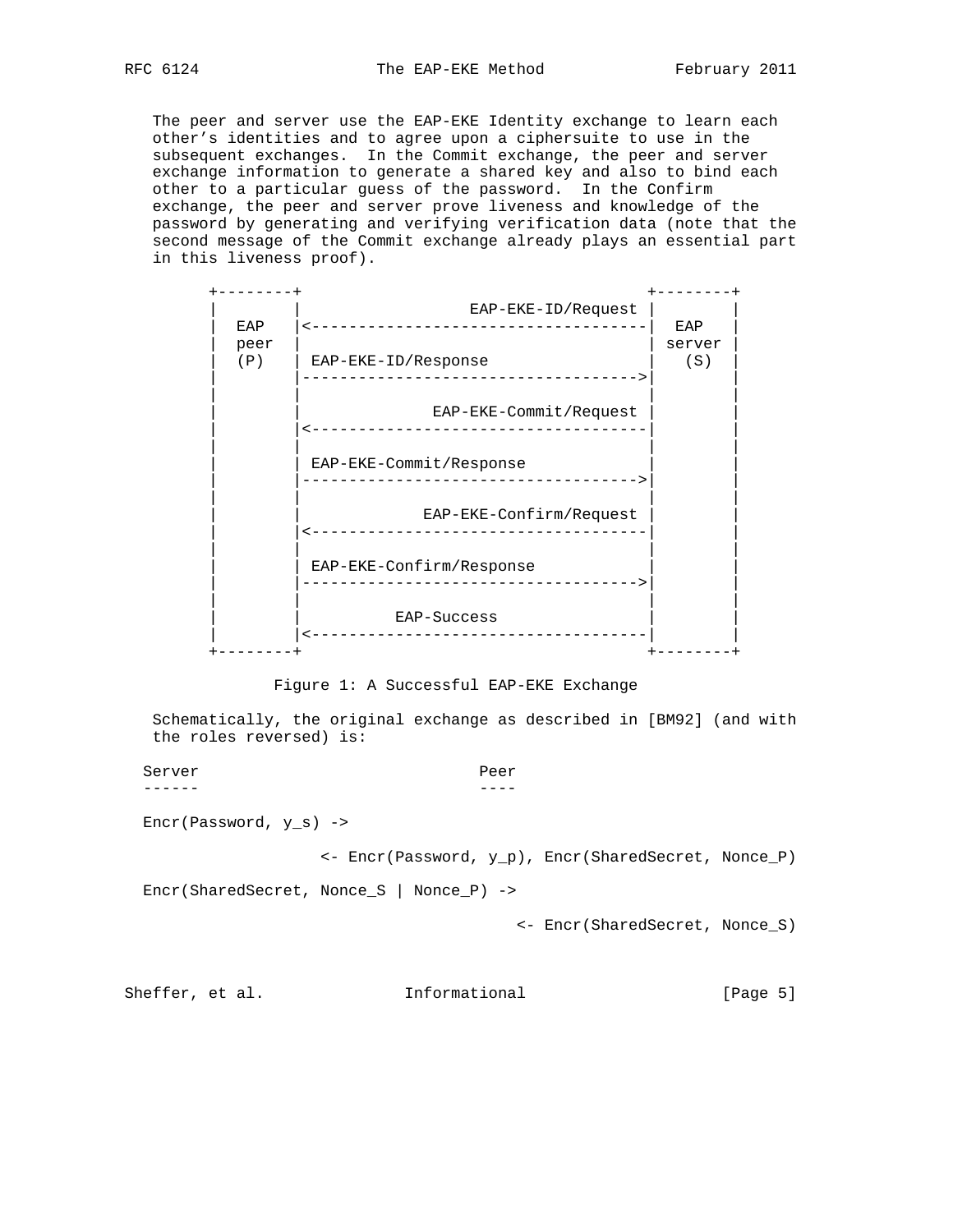Where:

- o Password is a typically short string, shared between the server and the peer. In other words, the same password is used to authenticate the server to the peer, and vice versa.
- o y\_s and y\_p are the server's and the peer's, respectively, ephemeral public key, i.e.,  $y_s = g' x_s \pmod{p}$  and  $y_p = g^* x_p \pmod{p}$ .
- o Nonce\_S, Nonce\_P are random strings generated by the server and the peer as cryptographic challenges.
- o SharedSecret is the secret created by the Diffie-Hellman algorithm, namely SharedSecret =  $g'(x_s * x_p)$  (mod p). This value is calculated by the server as: SharedSecret =  $y_p \land x_s$ (mod p), and by the peer as: SharedSecret =  $y_s \land x_p$  (mod p).

 The current protocol extends the basic cryptographic protocol, and the regular successful exchange becomes:

| Message          | Server                                                  | Peer                             |
|------------------|---------------------------------------------------------|----------------------------------|
|                  |                                                         |                                  |
| ID/Request       | ID S, CryptoProposals ->                                |                                  |
| ID/Response      |                                                         | <- ID P, CryptoSelection         |
| Commit/Request   | $Error(Password, y s)$ ->                               |                                  |
| Commit/Response  | $\leftarrow$ Encr(Password, y p), Prot(Ke, Ki, Nonce P) |                                  |
| Confirm/Request  | Prot(Ke, Ki, Nonce S   Nonce P), Auth S $\rightarrow$   |                                  |
| Confirm/Response |                                                         | <- Prot(Ke, Ki, Nonce S), Auth P |

Where, in addition to the above terminology:

- o Encr means encryption only, and Prot is encryption with integrity protection.
- o Ke is an encryption key, and Ki is an integrity-protection key.

 Section 5 explains the various cryptographic values and how they are derived.

Sheffer, et al. 1nformational [Page 6]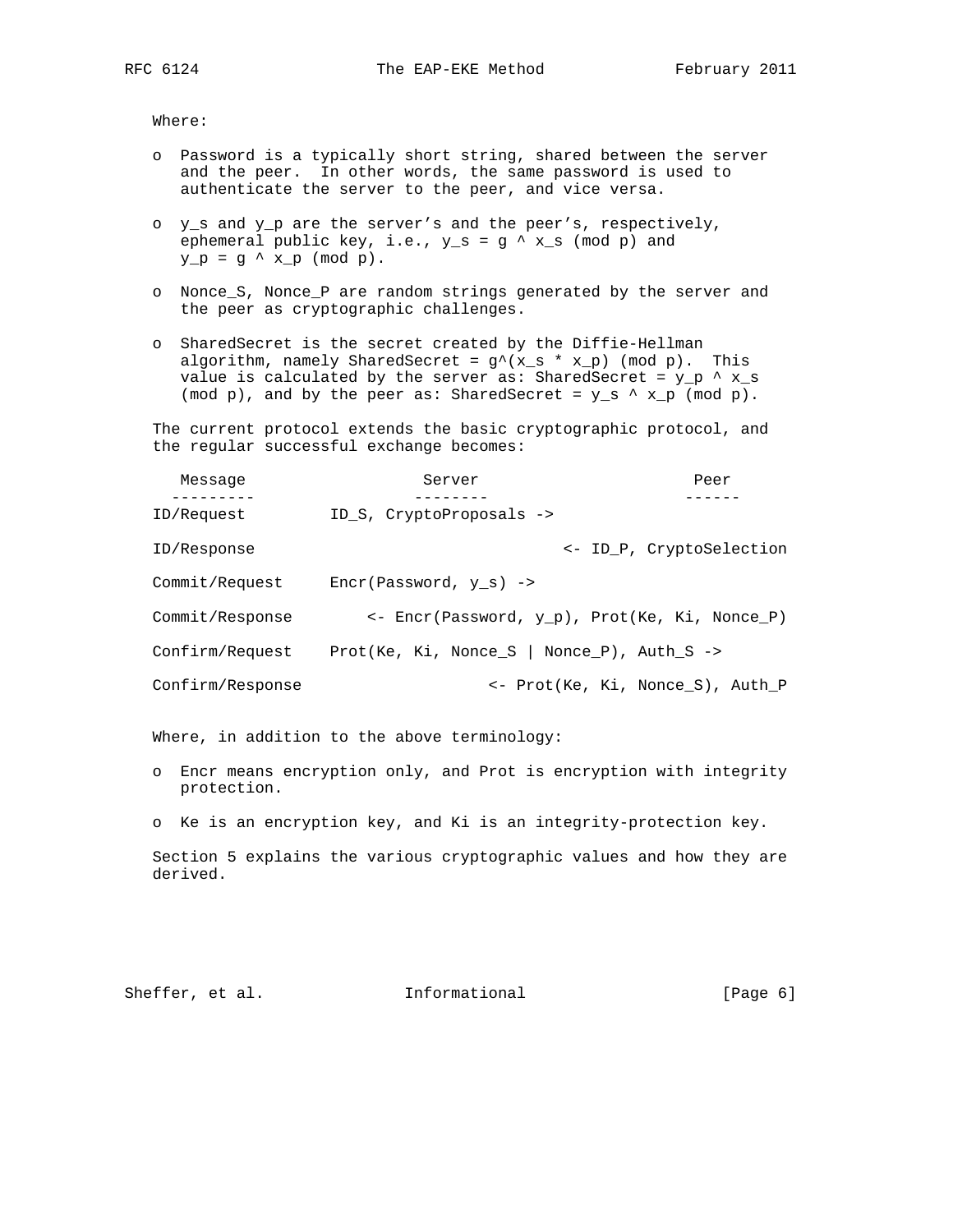As shown in the exchange above, the following information elements have been added to the original protocol: identity values for both protocol parties (ID\_S, ID\_P), negotiation of cryptographic protocols, and signature fields to protect the integrity of the negotiated parameters (Auth\_S, Auth\_P). In addition, the shared secret is not used directly. In this initial exposition, a few details were omitted for clarity. Section 5 should be considered as authoritative regarding message and field details.

4. Message Formats

 EAP-EKE defines a small number of message types, each message consisting of a header followed by a payload. This section defines the header, several payload formats, as well as the format of specific fields within the payloads.

 As usual, all multi-octet strings MUST be laid out in network byte order.

4.1. EAP-EKE Header

 The EAP-EKE header consists of the standard EAP header (see Section 4 of [RFC3748]), followed by an EAP-EKE exchange type. The header has the following structure:

| 0 1 2 3 4 5 6 7 8 9 0 1 2 3 4 5 6 7 8 9 0 1 2 3 4 5 6 7 8 9 0 1 |  |  |            |  |  |  |  |  |  |        |  |  |  |  |
|-----------------------------------------------------------------|--|--|------------|--|--|--|--|--|--|--------|--|--|--|--|
|                                                                 |  |  |            |  |  |  |  |  |  |        |  |  |  |  |
| Code                                                            |  |  | Identifier |  |  |  |  |  |  | Length |  |  |  |  |
|                                                                 |  |  |            |  |  |  |  |  |  |        |  |  |  |  |
| Type                                                            |  |  | EKE-Exch   |  |  |  |  |  |  | Data   |  |  |  |  |
|                                                                 |  |  |            |  |  |  |  |  |  |        |  |  |  |  |

# Figure 2: EAP-EKE Header

 The Code, Identifier, Length, and Type fields are all part of the EAP header as defined in [RFC3748]. The Type field in the EAP header is 53 for EAP-EKE Version 1.

 The EKE-Exch (EKE Exchange) field identifies the type of EAP-EKE payload encapsulated in the Data field. This document defines the following values for the EKE-Exch field:

- o 0x00: Reserved
- o 0x01: EAP-EKE-ID exchange
- o 0x02: EAP-EKE-Commit exchange

Sheffer, et al. 1nformational [Page 7]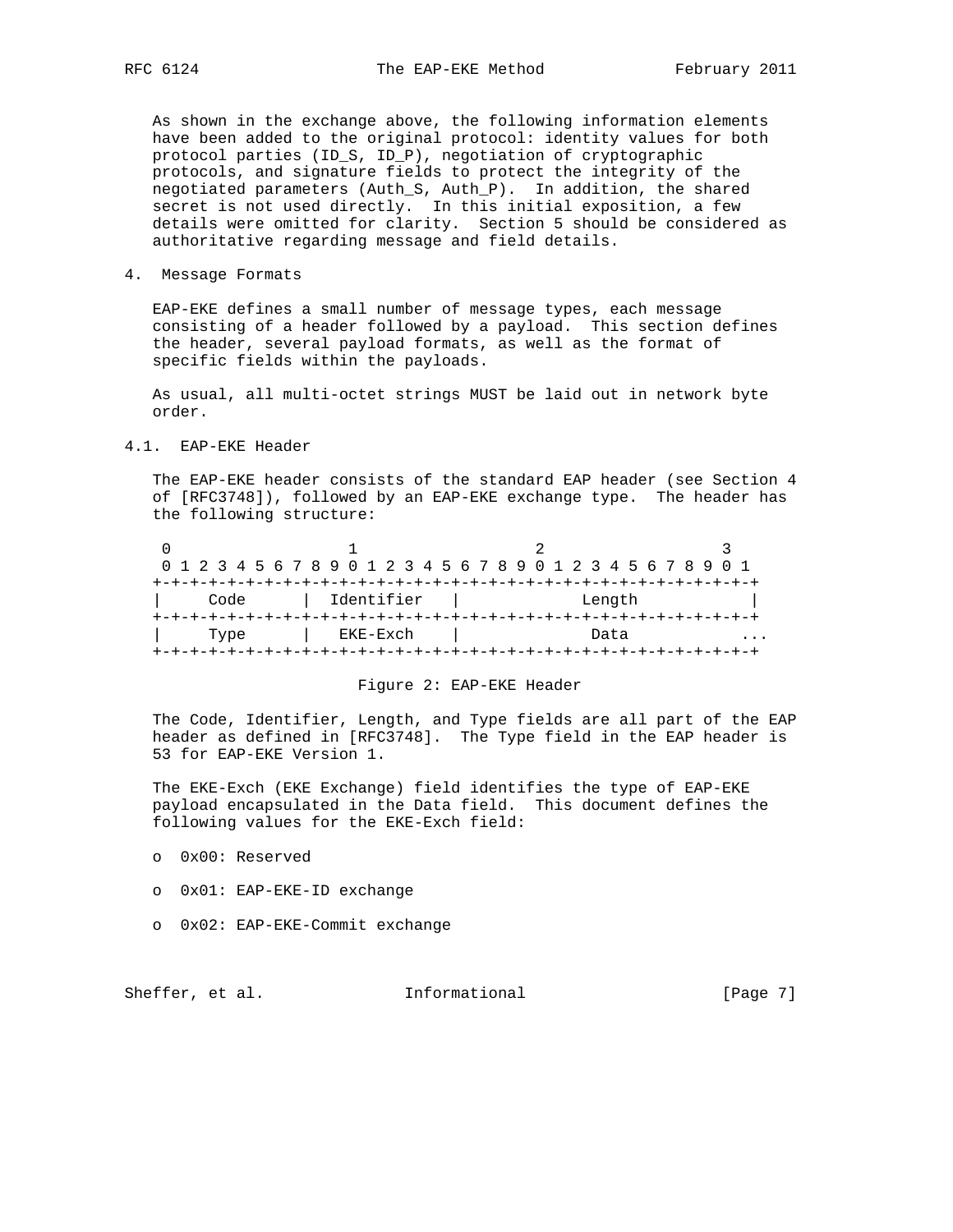- o 0x03: EAP-EKE-Confirm exchange
- o 0x04: EAP-EKE-Failure message

 Further values of this EKE-Exch field are available via IANA registration (Section 7.7).

4.2. EAP-EKE Payloads

 EAP-EKE messages all contain the EAP-EKE header and information encoded in a single payload, which differs for the different exchanges.

# 4.2.1. The EAP-EKE-ID Payload

| 0 1 2 3 4 5 6 7 8 9 0 1 2 3 4 5 6 7 8 9 0 1 2 3 4 5 6 7 8 9 0 1 |          |  |  |  |  |  |  |        |  |          |  |          |  |  |   |
|-----------------------------------------------------------------|----------|--|--|--|--|--|--|--------|--|----------|--|----------|--|--|---|
|                                                                 |          |  |  |  |  |  |  |        |  |          |  |          |  |  |   |
| NumProposals   Reserved                                         |          |  |  |  |  |  |  |        |  | Proposal |  |          |  |  |   |
|                                                                 |          |  |  |  |  |  |  |        |  |          |  |          |  |  |   |
|                                                                 | Proposal |  |  |  |  |  |  | IDType |  |          |  | Identity |  |  | . |
|                                                                 |          |  |  |  |  |  |  |        |  |          |  |          |  |  |   |

#### Figure 3: EAP-EKE-ID Payload

The EAP-EKE-ID payload contains the following fields:

NumProposals:

 The NumProposals field contains the number of Proposal fields subsequently contained in the payload. In the EAP-EKE-ID/Request message, the NumProposals field MUST NOT be set to zero (0), and in the EAP-EKE-ID/Response message, the NumProposals field MUST be set to one (1). The offered proposals in the Request are listed contiguously in priority order, most preferable first. The selected proposal in the Response MUST be fully identical with one of the offered proposals.

Reserved:

 This field MUST be sent as zero, and MUST be ignored by the recipient.

Sheffer, et al. 1nformational [Page 8]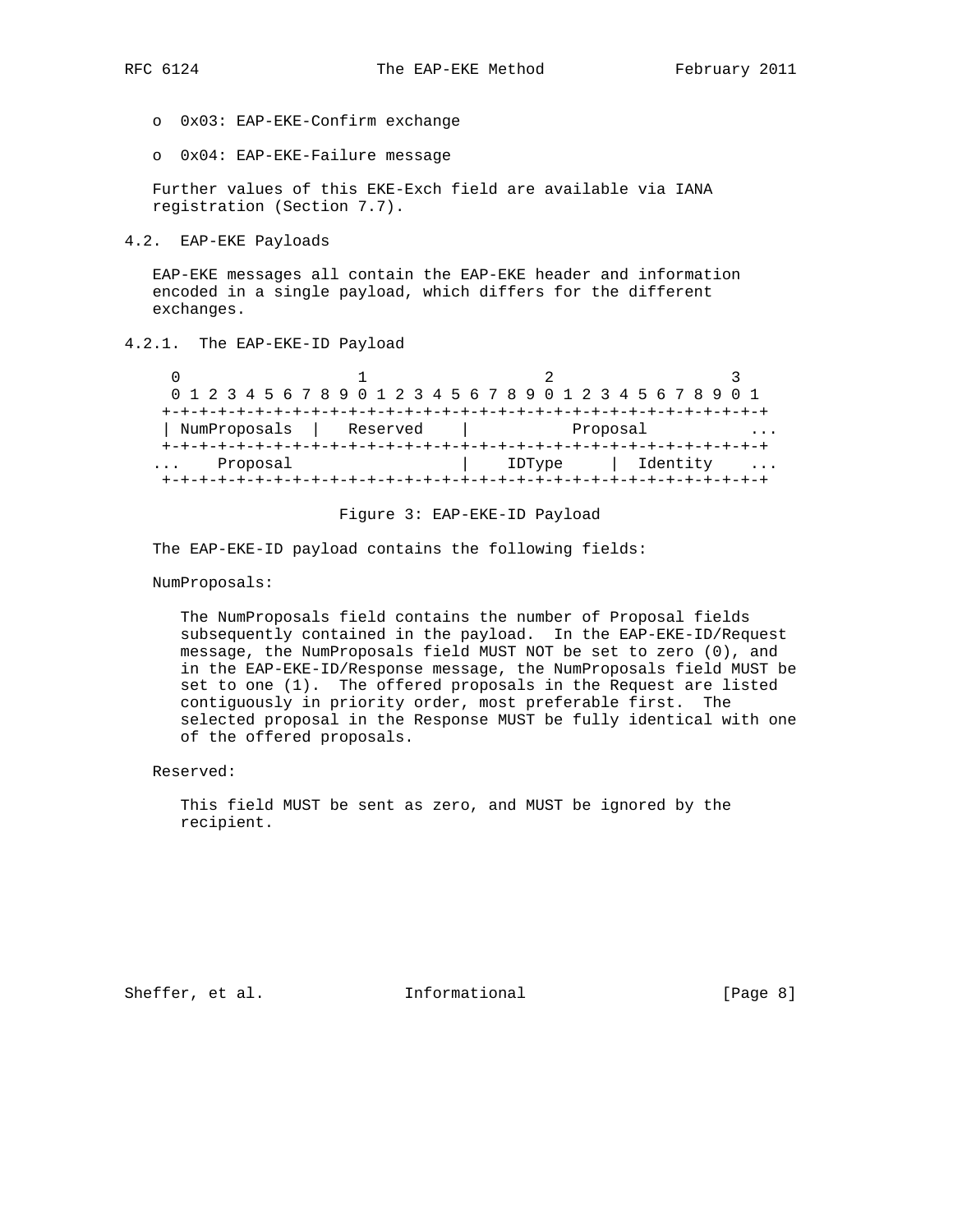# Proposal:

Each proposal consists of four one-octet fields, in this order:

Group Description:

 This field's value is taken from the IANA registry for Diffie- Hellman groups defined in Section 7.1.

Encryption:

 This field's value is taken from the IANA registry for encryption algorithms defined in Section 7.2.

PRF:

 This field's value is taken from the IANA registry for pseudo random functions defined in Section 7.3.

#### MAC:

 This field's value is taken from the IANA registry for keyed message digest algorithms defined in Section 7.4.

# IDType:

 Denotes the Identity Type. This is taken from the IANA registry defined in Section 7.5. The server and the peer MAY use different identity types. All implementations MUST be able to receive two identity types: ID\_NAI and ID\_FQDN.

# Identity:

 The meaning of the Identity field depends on the values of the Code and IDType fields.

- \* EAP-EKE-ID/Request: server ID
- \* EAP-EKE-ID/Response: peer ID

 The length of the Identity field is computed from the Length field in the EAP header. Specifically, its length is

eap\_header\_length - 9 - 4 \* number\_of\_proposals.

 This field, like all other fields in this specification, MUST be octet-aligned.

Sheffer, et al. 1nformational [Page 9]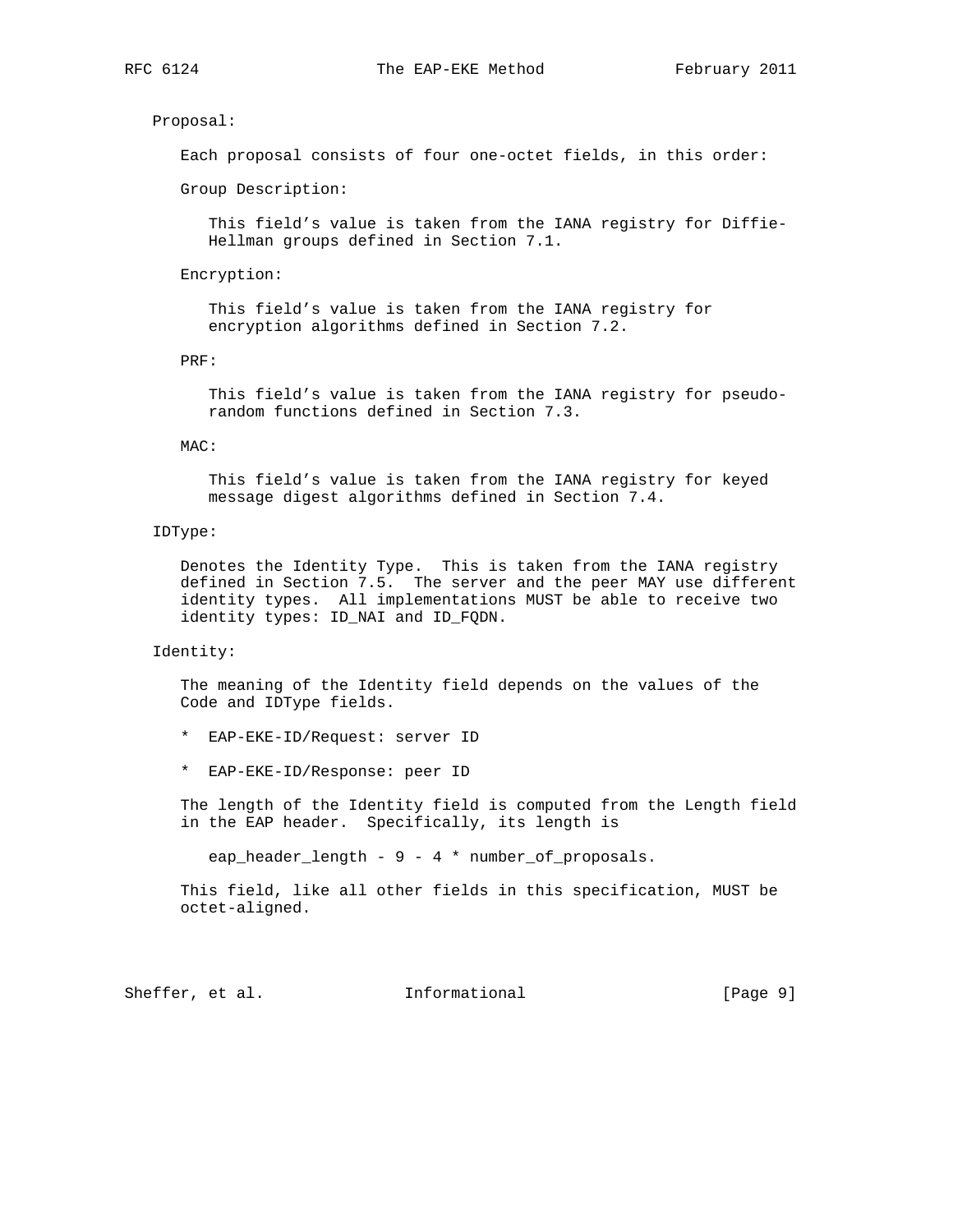# 4.2.2. The EAP-EKE-Commit Payload

 This payload allows both parties to send their encrypted ephemeral public key, with the peer also including a Challenge.

 In addition, a small amount of data can be included by the server and/or the peer, and used for channel binding. This data is sent here unprotected, but is verified later, when it is signed by the Auth\_S/Auth\_P payloads of the EAP-EKE-Confirm exchange.

| 1 2 3 4 5 6 7 8 9 0 1 2 3 4 5 6 7 8 9 0 1 2 3 4 5 6 7 8 9 |                          |  |  |  | O 1 |
|-----------------------------------------------------------|--------------------------|--|--|--|-----|
|                                                           | $-+ - + - + - + - + - +$ |  |  |  |     |
| DHComponent S/DHComponent P                               |                          |  |  |  |     |
|                                                           |                          |  |  |  |     |
| -+-+-+-+-+-+-+-+-+                                        |                          |  |  |  |     |
| PNonce P                                                  |                          |  |  |  |     |
|                                                           |                          |  |  |  |     |
|                                                           |                          |  |  |  |     |
| CBValue (zero or more occurrences)                        |                          |  |  |  |     |
|                                                           |                          |  |  |  |     |
|                                                           |                          |  |  |  |     |

#### Figure 4: EAP-EKE-Commit Payload

DHComponent\_S/DHComponent\_P:

 This field contains the password-encrypted Diffie-Hellman public key, which is generated as described in Section 5.1. Its size is determined by the group and the encryption algorithm.

## PNonce\_P:

 This field only appears in the response, and contains the encrypted and integrity-protected challenge value sent by the peer. The field's size is determined by the encryption and MAC algorithms being used, since this protocol mandates a fixed nonce size for a given choice of algorithms. See Section 5.2.

Sheffer, et al. 1nformational [Page 10]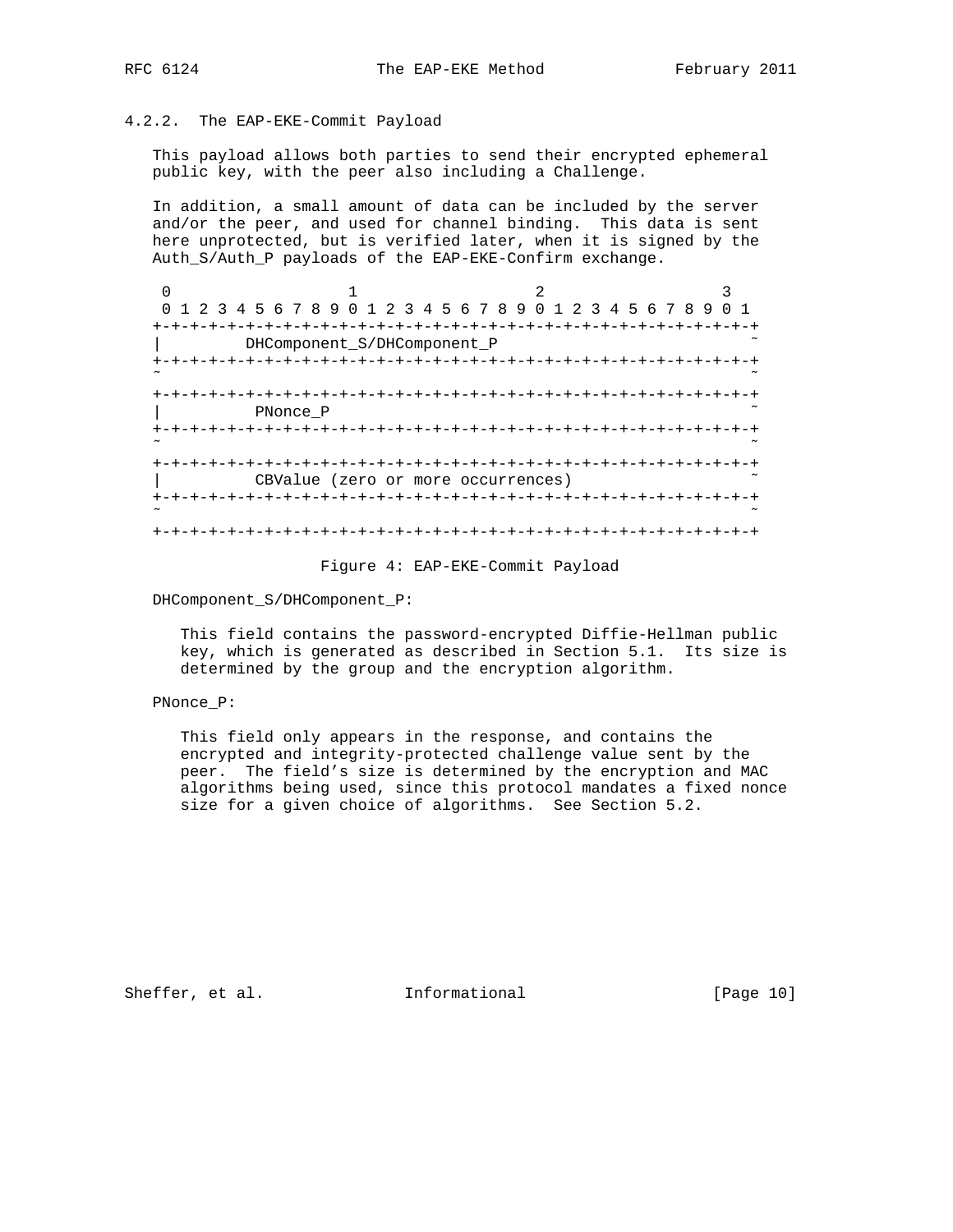CBValue:

 This structure MAY be included both in the request and in the response, and MAY be repeated multiple times in a single payload. See Section 4.5. Each structure contains its own length. The field is neither encrypted nor integrity protected, instead it is protected by the AUTH payloads in the Confirm exchange.

# 4.2.3. The EAP-EKE-Confirm Payload

 Using this payload, both parties complete the authentication by generating a shared temporary key, authenticating the entire protocol, and generating key material for the EAP consumer protocol.

|           |                    |                               | 0 1 2 3 4 5 6 7 8 9 0 1 2 3 4 5 6 7 8 9 0 1 2 3 4 5 6 7 8 9 0 1 |
|-----------|--------------------|-------------------------------|-----------------------------------------------------------------|
| $+ \cdot$ |                    |                               |                                                                 |
|           | PNonce PS/PNonce S |                               |                                                                 |
|           |                    | +-+-+-+-+-+-+-+-+-+-+-+-+-+-+ | +-+-+-+-+-+-+-+-+                                               |
|           |                    |                               |                                                                 |
|           |                    |                               | +-+-+-+-+-+-+-+-+-+-+-+-+-+-+-+-+-+-+                           |
|           | Auth_S/Auth_P      |                               |                                                                 |
|           |                    |                               |                                                                 |
|           |                    |                               |                                                                 |
|           |                    |                               |                                                                 |
|           |                    |                               |                                                                 |

### Figure 5: EAP-EKE-Confirm Payload

PNonce\_PS/PNonce\_S:

 This field ("protected nonce") contains the encrypted and integrity-protected response to the other party's challenge; see Sections 5.3 and 5.4. Similarly to the PNonce\_P field, this field's size is determined by the encryption and MAC algorithms.

Auth\_S/Auth\_P:

 This field signs the preceding messages, including the Identity and the negotiated fields. This prevents various possible attacks, such as algorithm downgrade attacks. See Section 5.3 and Section 5.4. The size is determined by the pseudo-random function negotiated.

Sheffer, et al. 1nformational [Page 11]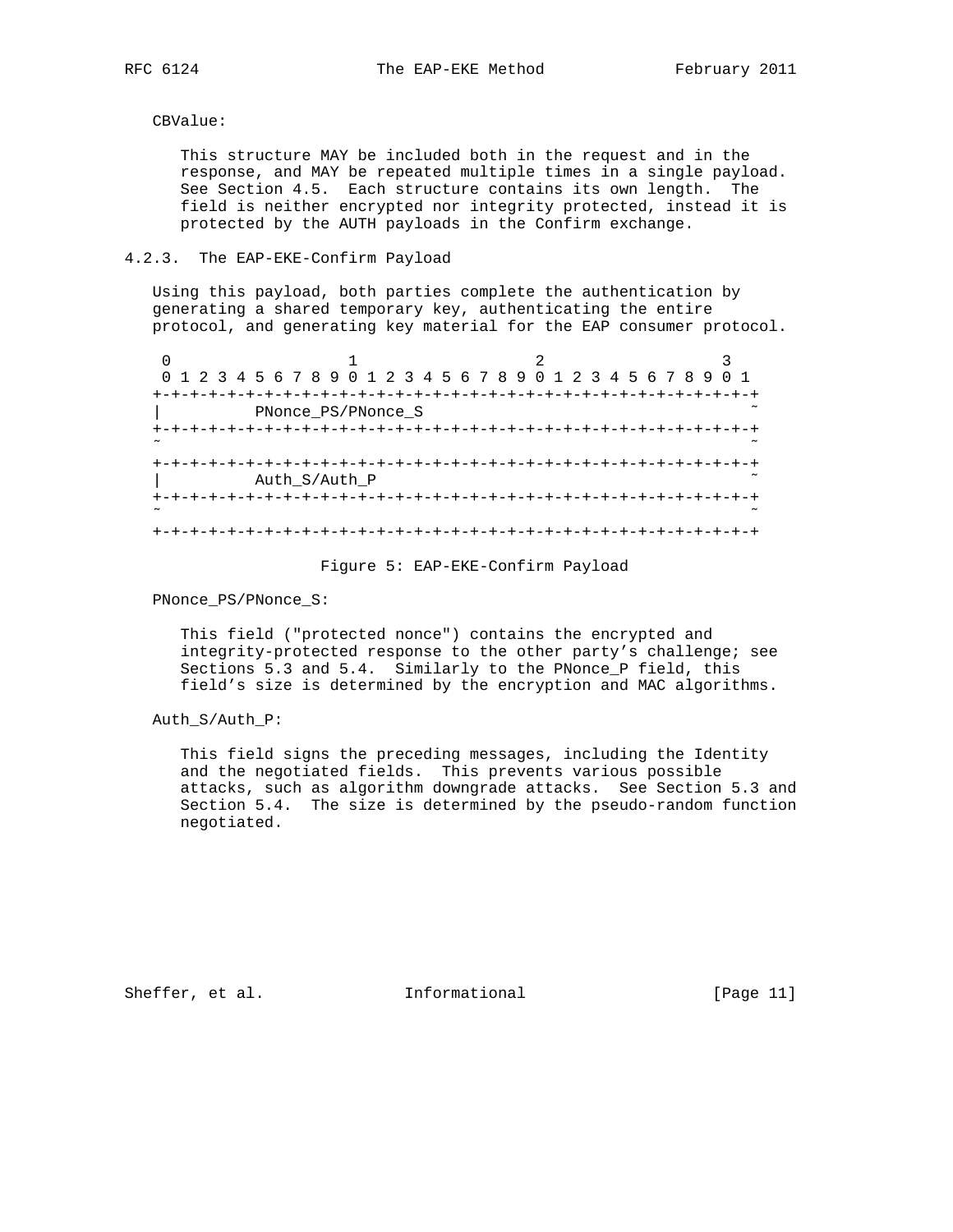# 4.2.4. The EAP-EKE-Failure Payload

| The EAP-EKE-Failure payload format is defined as follows: |  |  |  |  |  |  |              |  |  |  |  |  |  |                                                                 |  |  |
|-----------------------------------------------------------|--|--|--|--|--|--|--------------|--|--|--|--|--|--|-----------------------------------------------------------------|--|--|
|                                                           |  |  |  |  |  |  |              |  |  |  |  |  |  |                                                                 |  |  |
|                                                           |  |  |  |  |  |  |              |  |  |  |  |  |  | 0 1 2 3 4 5 6 7 8 9 0 1 2 3 4 5 6 7 8 9 0 1 2 3 4 5 6 7 8 9 0 1 |  |  |
|                                                           |  |  |  |  |  |  |              |  |  |  |  |  |  |                                                                 |  |  |
|                                                           |  |  |  |  |  |  | Failure-Code |  |  |  |  |  |  |                                                                 |  |  |
|                                                           |  |  |  |  |  |  |              |  |  |  |  |  |  |                                                                 |  |  |

Figure 6: EAP-EKE-Failure Payload

The payload's size is always exactly 4 octets.

The following Failure-Code values are defined:

| Value               | Name                      | Meaning                                                                                                                                                         |
|---------------------|---------------------------|-----------------------------------------------------------------------------------------------------------------------------------------------------------------|
| 0x00000000          | Reserved                  |                                                                                                                                                                 |
| $0 \times 00000001$ | No Error                  | This code is used for failure<br>acknowledgement, see below.                                                                                                    |
| $0 \times 00000002$ | Protocol Error            | A failure to parse or understand a<br>protocol message or one of its<br>payloads.                                                                               |
| $0 \times 00000003$ | Password Not<br>Found     | A password could not be located for<br>the identity presented by the other<br>protocol party, making                                                            |
| $0 \times 00000004$ | Authentication<br>Failure | authentication impossible.<br>Failure in the cryptographic<br>computation, most likely caused by<br>an incorrect password or an<br>inappropriate identity type. |
| $0 \times 00000005$ | Authorization<br>Failure  | While the password being used is<br>correct, the user is not authorized<br>to connect.                                                                          |
| $0 \times 00000006$ | No Proposal<br>Chosen     | The peer is unwilling to select any<br>of the cryptographic proposals<br>offered by the server.                                                                 |

 Additional values of this field are available via IANA registration, see Section 7.8.

 When the peer encounters an error situation, it MUST respond with EAP-EKE-Failure. The server MUST reply with an EAP-Failure message to end the exchange.

Sheffer, et al. 1nformational [Page 12]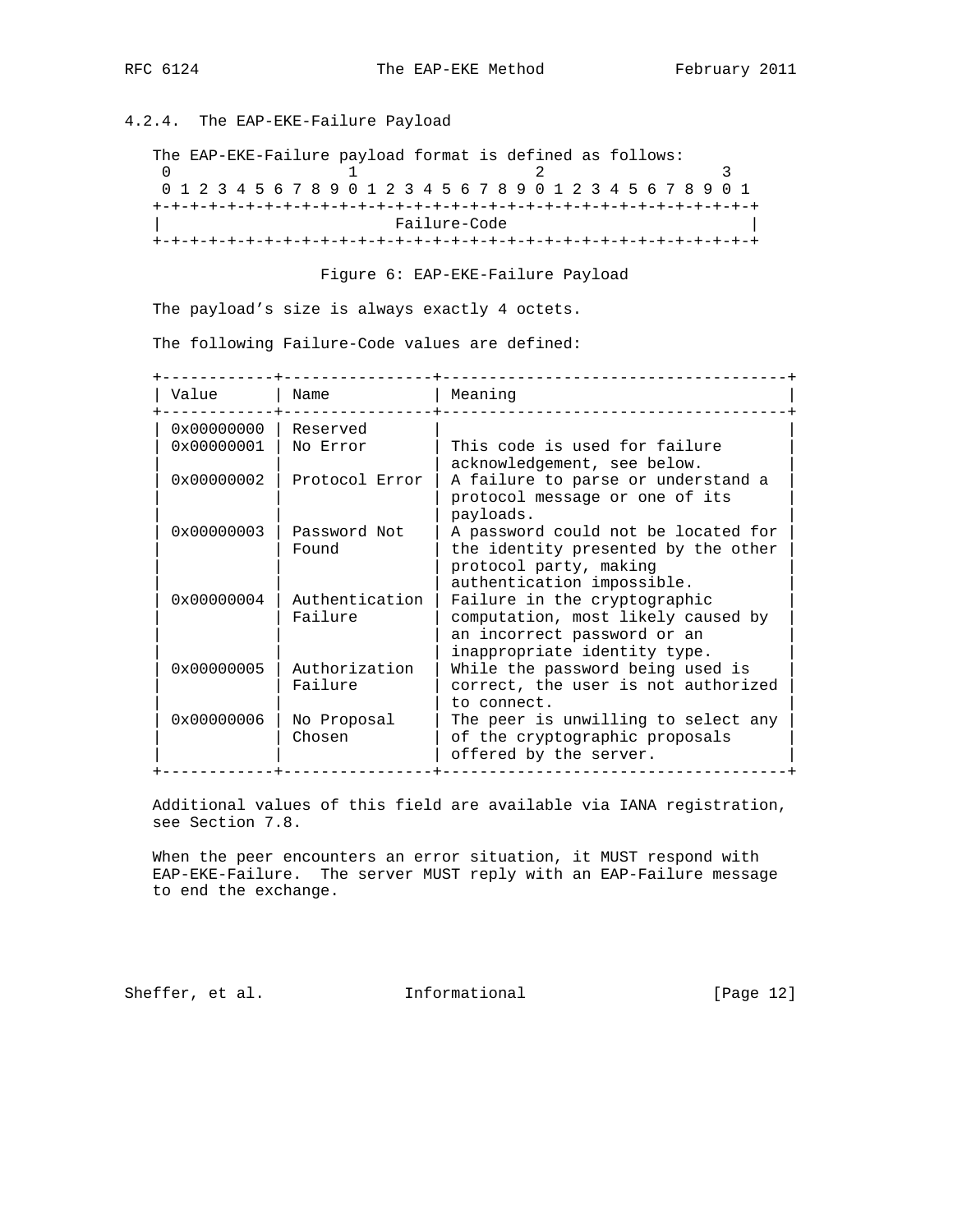When the server encounters an error situation, it MUST respond with EAP-EKE-Failure. The peer MUST send back an EAP-EKE-Failure message containing a "No Error" failure code. Then the server MUST send an EAP-Failure message to end the exchange.

 Implementation of the "Password Not Found" code is not mandatory. For security reasons, implementations MAY choose to return "Authentication Failure" also in cases where the password cannot be located.

4.3. Protected Fields

 Several fields are encrypted and integrity-protected. They are denoted  $Prot(...).$  Their general structure is as follows:

|                                       | 0 1 2 3 4 5 6 7 8 9 0 1 2 3 4 5 6 7 8 9 0 1 2 3 4 5 6 7 8 9 |  |
|---------------------------------------|-------------------------------------------------------------|--|
| +-+-+-+-+-+-+-+-+-+-+-+               |                                                             |  |
| Initialization Vector (IV) (optional) |                                                             |  |
|                                       |                                                             |  |
| Encrypted Data                        |                                                             |  |
|                                       |                                                             |  |
|                                       |                                                             |  |
| -+-+-+-+-+-+-+-+-+                    |                                                             |  |
| Random Padding                        |                                                             |  |
|                                       |                                                             |  |
| Integrity Check Value (ICV)           |                                                             |  |
| -+-+-+-+-+-+-+-+-+-+                  |                                                             |  |

#### Figure 7: Protected Field Structure

The protected field is a concatenation of three octet strings:

- o An optional IV, required when the encryption algorithm/mode necessitates it, e.g., for CBC encryption. The content and size of this field are determined by the selected encryption algorithm. In the case of CBC encryption, this field is a random octet string having the same size as the algorithm's block size.
- o The original data, followed if necessary by random padding. This padding has the minimal length (possibly zero) required to complete the length of the encrypted data to the encryption algorithm's block size. The original data and the padding are encrypted together.

Sheffer, et al. 1nformational [Page 13]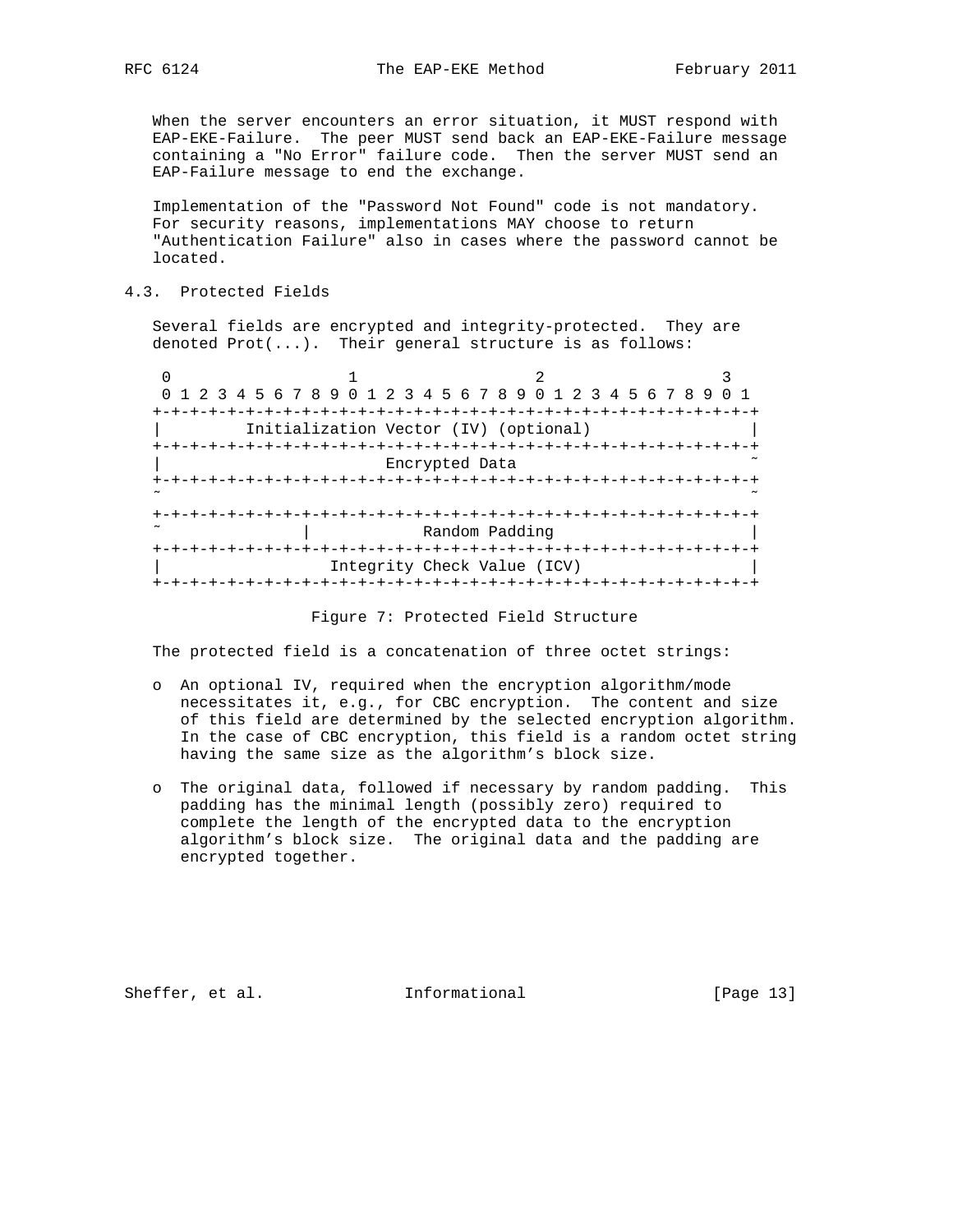o ICV, a Message Authentication Code (MAC) cryptographic checksum of the encrypted data, including the padding. The checksum is computed over the encrypted, rather than the plaintext, data. Its length is determined by the MAC algorithm negotiated.

 We note that because of the requirement for an explicit ICV, this specification does not support authenticated encryption algorithms. Such algorithms may be added by a future extension.

4.4. Encrypted Fields

 Two fields are encrypted but are not integrity protected. They are denoted Encr(...). Their format is identical to a protected field (Section 4.3), except that the Integrity Check Value is omitted.

4.5. Channel Binding Values

 This protocol allows higher-level protocols to transmit limited opaque information between the peer and the server. This information is integrity protected but not encrypted, and may be used to ensure that protocol participants are identical at different protocol layers. See Section 7.15 of [RFC3748] for more information on the rationale behind this facility.

 EAP-EKE neither validates nor makes any use of the transmitted information. The information MUST NOT be used by the consumer protocol until it is verified in the EAP-EKE-Confirm exchange (specifically, until it is integrity protected by the Auth\_S, Auth\_P payloads). Consequently, it MUST NOT be relied upon in case an error occurs at the EAP-EKE level.

An unknown Channel Binding Value SHOULD be ignored by the recipient.

 Some implementations may require certain values to be present, and will abort the protocol if they are not. Such policy is out of scope of the current protocol.

Sheffer, et al. 1nformational [Page 14]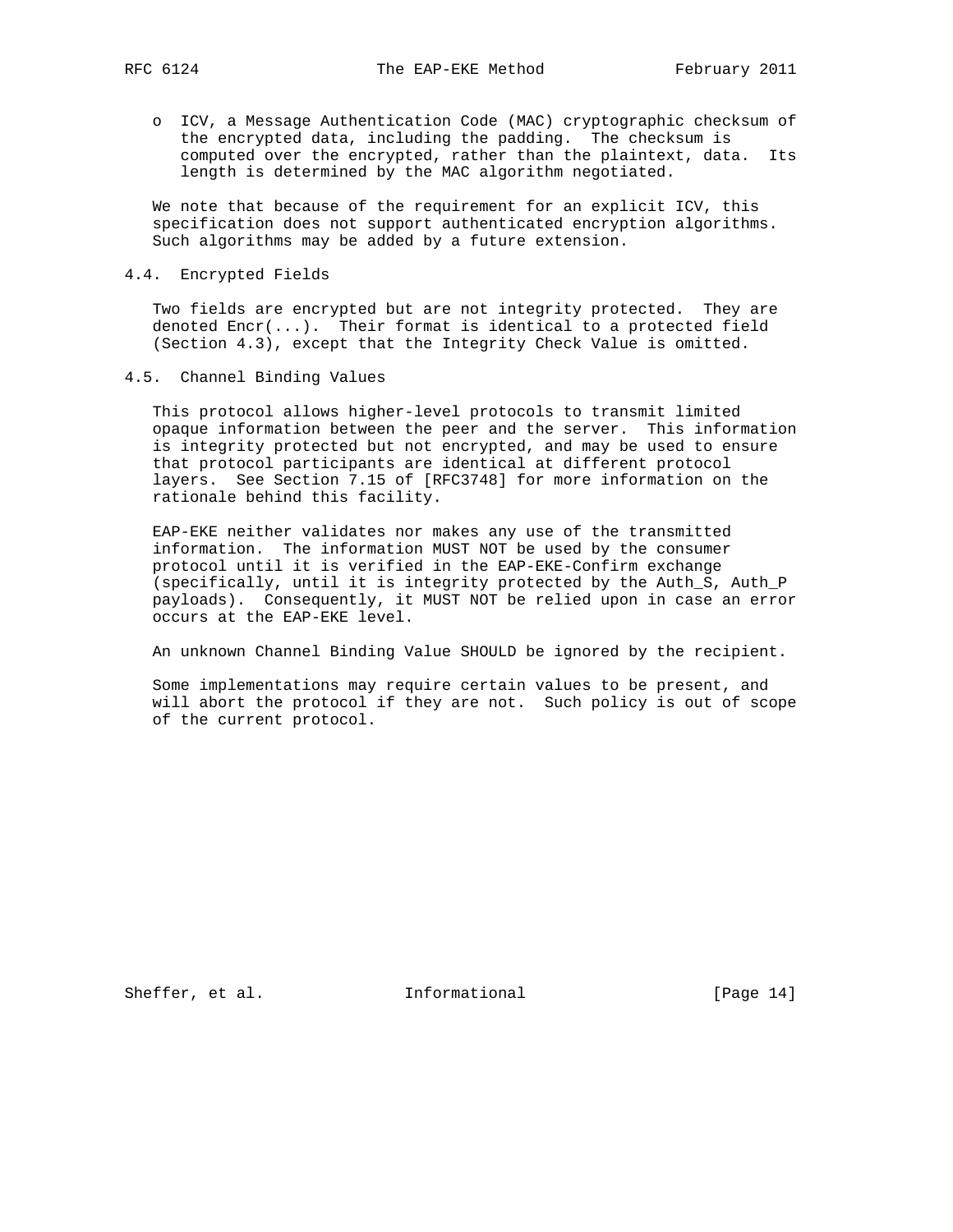Each Channel Binding Value is encoded using a TLV structure:

|  |  |  |       |        |  |  |  |  |  | 0 1 2 3 4 5 6 7 8 9 0 1 2 3 4 5 6 7 8 9 0 1 2 3 4 5 6 7 8 9 0 1 |  |        |  |  |  |  |  |
|--|--|--|-------|--------|--|--|--|--|--|-----------------------------------------------------------------|--|--------|--|--|--|--|--|
|  |  |  |       |        |  |  |  |  |  |                                                                 |  |        |  |  |  |  |  |
|  |  |  |       | CBType |  |  |  |  |  |                                                                 |  | Length |  |  |  |  |  |
|  |  |  |       |        |  |  |  |  |  |                                                                 |  |        |  |  |  |  |  |
|  |  |  | Value |        |  |  |  |  |  |                                                                 |  |        |  |  |  |  |  |
|  |  |  |       |        |  |  |  |  |  |                                                                 |  |        |  |  |  |  |  |

Figure 8: Channel Binding Value

#### CBType:

 This is the Channel Binding Value's type. This document defines the value 0x0000 as reserved. Other values are available for IANA allocation, see Section 7.6.

#### Length:

 This field is the total length in octets of the structure, including the CBType and Length fields.

 This facility should be used with care, since EAP-EKE does not provide for message fragmentation. EAP-EKE is not a tunneled method and should not be used as a generic transport; specifically, implementors should refrain from using the Channel Binding facility to transmit posture information, in the sense of [RFC5209].

5. Protocol Sequence

 This section describes the sequence of messages for the Commit and Confirm exchanges, and lists the cryptographic operations performed by the server and the peer.

5.1. EAP-EKE-Commit/Request

The server computes:

 $y_s = g' x_s \pmod{p}$ ,

where  $x_s$  is a randomly chosen number in the range  $2$ .. p-1. The randomly chosen number is the ephemeral private key, and the calculated value is the corresponding ephemeral public key. The server and the peer MUST both use a fresh, random value for x\_s and the corresponding x\_p on each run of the protocol.

Sheffer, et al. 10. Informational [Page 15]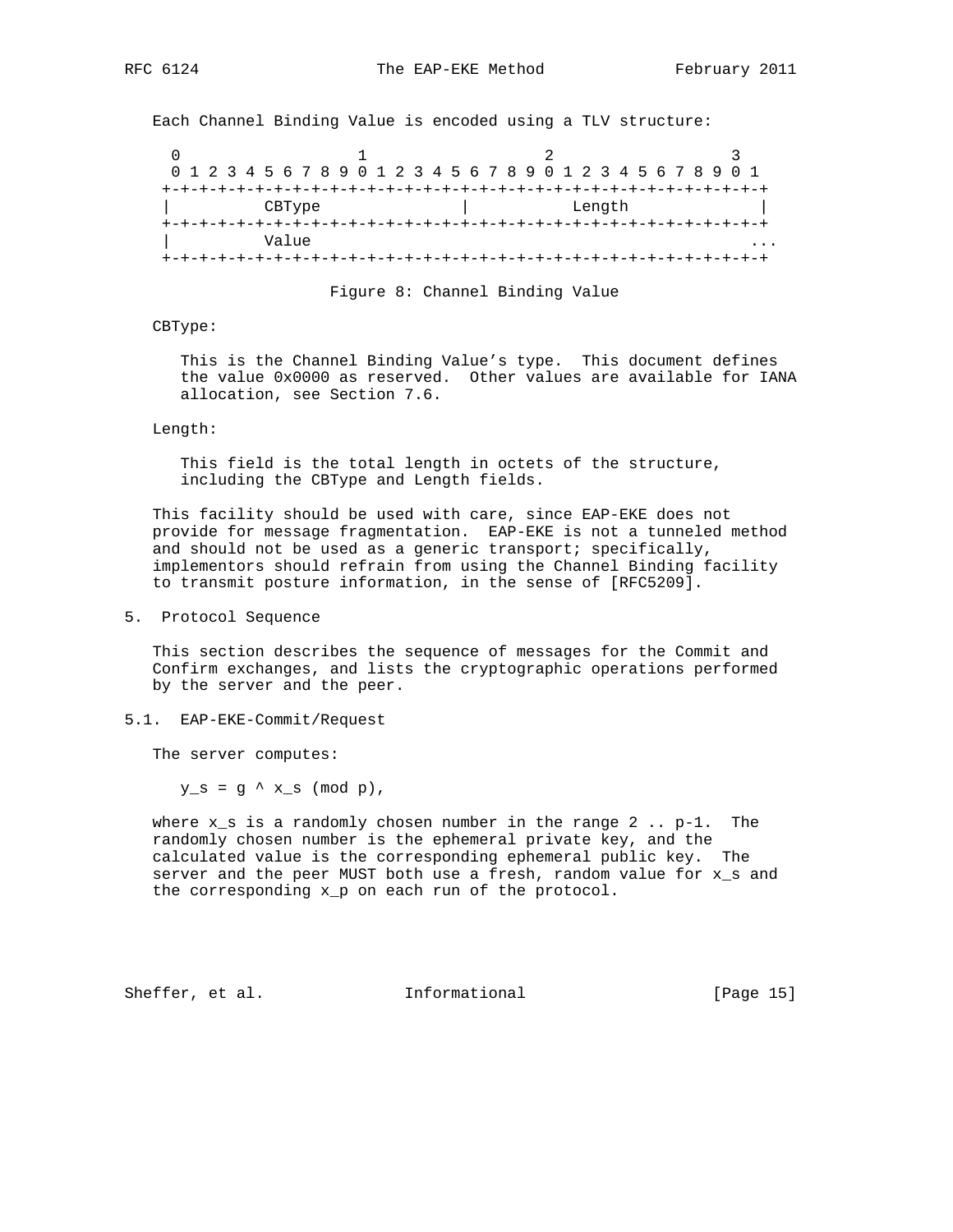The server computes and transmits the encrypted field (Section 4.4)

 $temp = prf(0+, password)$ 

 $key = prf+(temp, ID_S | ID_P)$ 

DHComponent\_S =  $Error(key, y_s)$ .

 See Section 6.1 for the prf+ notation. The first argument to "prf" is a string of zero octets whose length is the output size of the base hash algorithm, e.g., 20 octets for HMAC-SHA1; the result is of the same length. The first output octets of prf+ are used as the encryption key for the negotiated encryption algorithm, according to that algorithm's key length.

 Since the PRF function is required to be an application of the HMAC operator to a hash function, the above construction implements HKDF as defined in [RFC5869].

When using block ciphers, it may be necessary to pad y\_s on the right, to fit the encryption algorithm's block size. In such cases, random padding MUST be used, and this randomness is critical to the security of the protocol. Randomness recommendations can be found in [RFC4086]; also see [NIST.800-90.2007] for additional recommendations on cryptographic-level randomness. When decrypting this field, the real length of y\_s is determined according to the negotiated Diffie- Hellman group.

 If the password needs to be stored on the server, it is RECOMMENDED to store a randomized password value as a password-equivalent, rather than the cleartext password. We note that implementations may choose the output of either of the two steps of the password derivation. Using the output of the second step, where the password is salted by the identity values, is more secure; however, it may create an operational issue if identities are likely to change. See also Section 8.5.

 This protocol supports internationalized, non-ASCII passwords. The input password string SHOULD be processed according to the rules of the [RFC4013] profile of [RFC3454]. A password SHOULD be considered a "stored string" per [RFC3454], and unassigned code points are therefore prohibited. The output is the binary representation of the processed UTF-8 [RFC3629] character string. Prohibited output and unassigned code points encountered in SASLprep preprocessing SHOULD cause a preprocessing failure and the output SHOULD NOT be used.

Sheffer, et al. 1nformational [Page 16]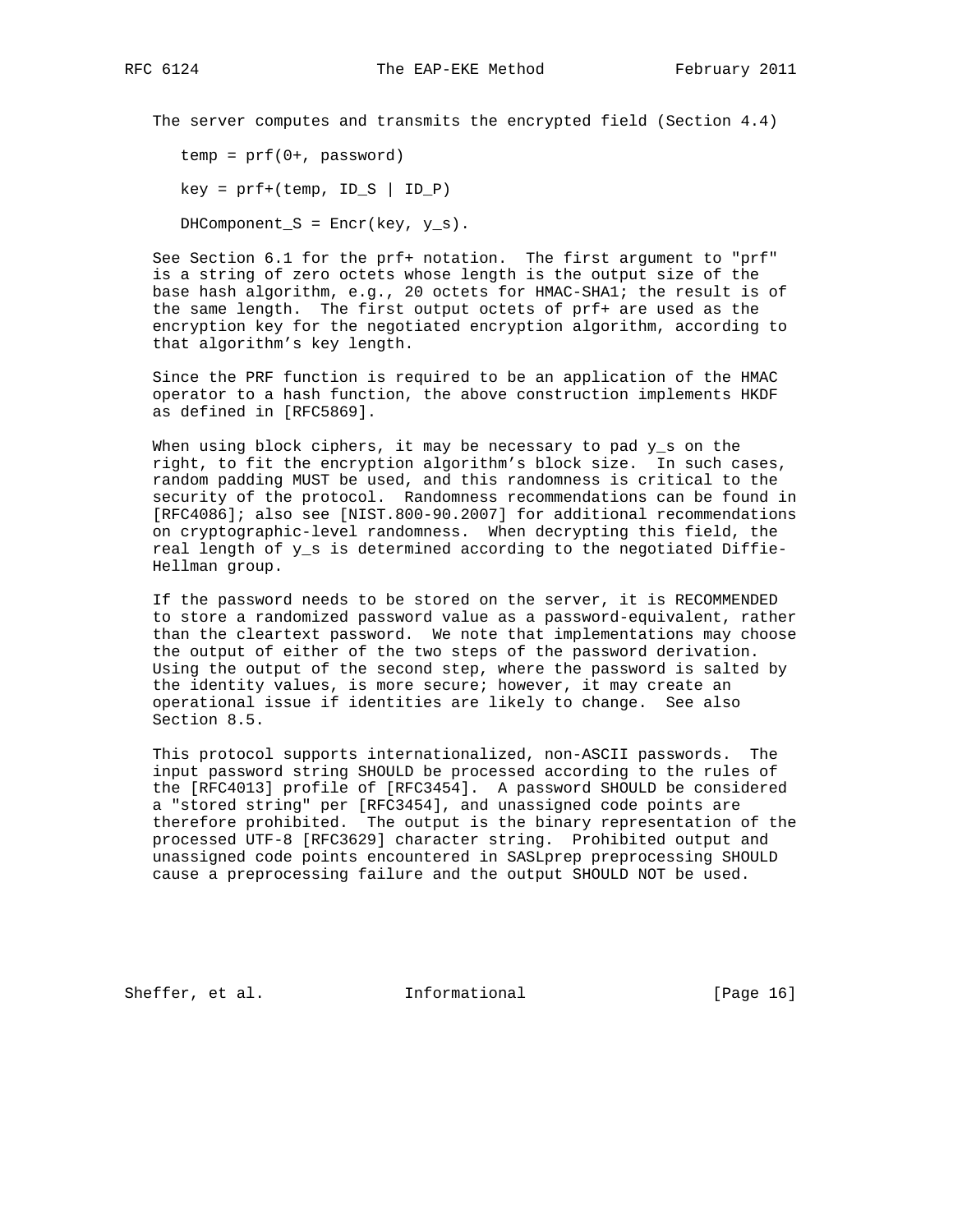```
5.2. EAP-EKE-Commit/Response
```
The peer computes:

 $y_p = g' x_p \pmod{p}$ 

Then computes:

 $temp = prf(0+, password)$ 

 $key = prf+(temp, ID_S | ID_P)$ 

 $DHComponent_P = Encr(key, y_p)$ 

formatted as an encrypted field (Section 4.4).

Both sides calculate

SharedSecret =  $prf(0+, g \land (x_s * x_p)$  (mod p))

 The first argument to "prf" is a string of zero octets whose length is the output size of the base hash algorithm, e.g., 20 octets for HMAC-SHA1; the result is of the same length. This extra application of the pseudo-random function is the "extraction step" of [RFC5869]. Note that the peer needs to compute the SharedSecret value before sending out its response.

The encryption and integrity protection keys are computed:

Ke | Ki = prf+(SharedSecret, "EAP-EKE Keys" | ID\_S | ID\_P)

And the peer generates the Protected Nonce:

PNonce\_P = Prot(Ke, Ki, Nonce\_P),

 where Nonce\_P is a randomly generated binary string. The length of Nonce\_P MUST be the maximum of 16 octets, and half the key size of the negotiated prf (rounded up to the next octet if necessary). The peer constructs this value as a protected field (Section 4.3), encrypted using Ke and integrity protected using Ki with the negotiated encryption and MAC algorithm.

The peer now sends a message that contains the two generated fields.

 The server MUST verify the correct integrity protection of the received nonce, and MUST abort the protocol if it is incorrect, with an "Authentication Failure" code.

Sheffer, et al. Informational [Page 17]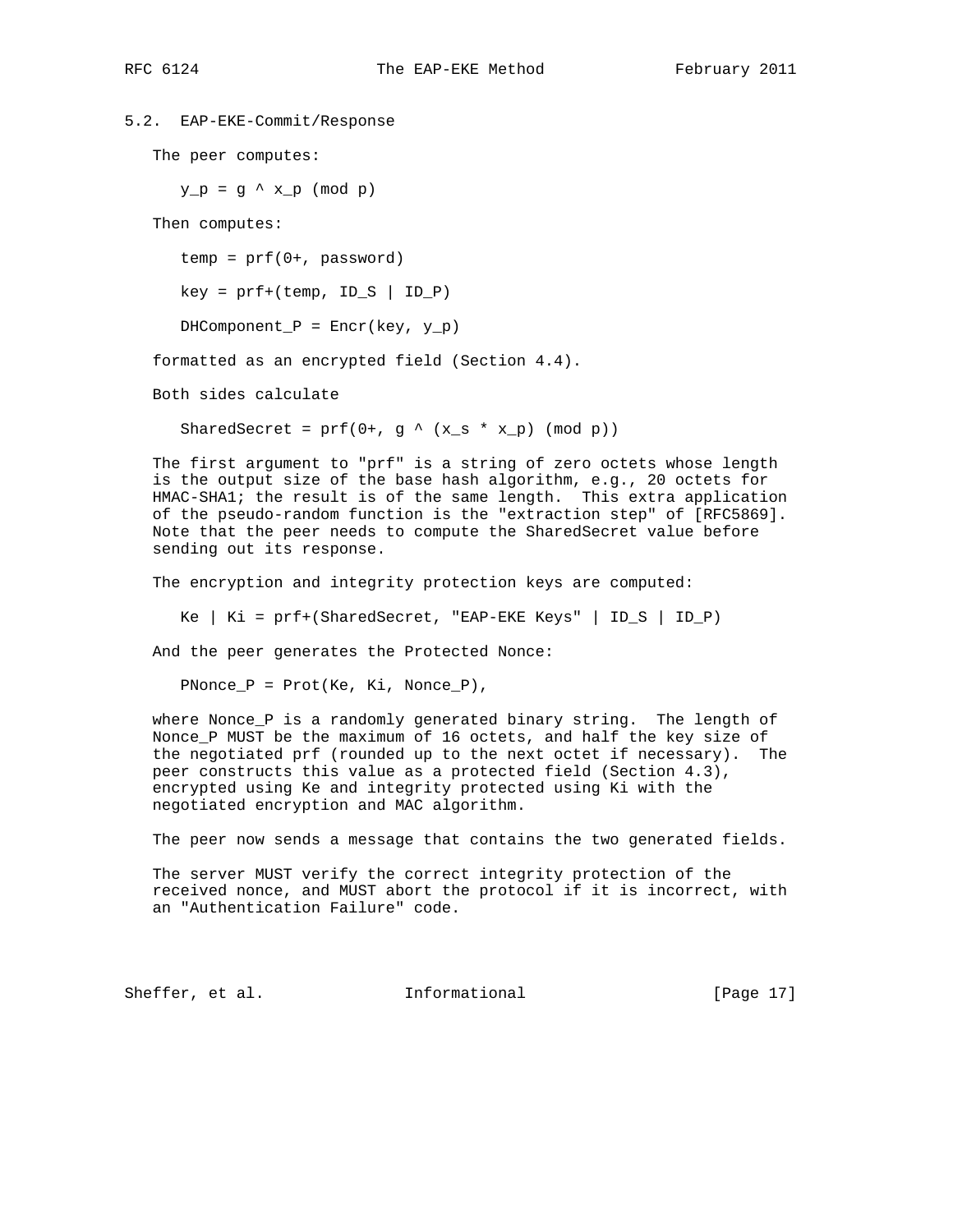5.3. EAP-EKE-Confirm/Request

The server constructs:

 $PNonce_PS = Prot(Ke, Ki, None_P | None_S),$ 

 as a protected field, where Nonce\_S is a randomly generated string, of the same size as Nonce\_P.

It computes:

 Ka = prf+(SharedSecret, "EAP-EKE Ka" | ID\_S | ID\_P | Nonce\_P | Nonce\_S)

 whose length is the preferred key length of the negotiated prf (see Section 5.2). It then constructs:

 Auth\_S = prf(Ka, "EAP-EKE server" | EAP-EKE-ID/Request | EAP-EKE- ID/Response | EAP-EKE-Commit/Request | EAP-EKE-Commit/Response).

 The messages are included in full, starting with the EAP header, and including any possible future extensions.

 This construction of the Auth\_S (and Auth\_P) value implies that any future extensions MUST NOT be added to the EAP-EKE-Confirm/Request or EAP-EKE-Confirm/Response messages themselves, unless these extensions are integrity-protected in some other manner.

The server now sends a message that contains the two fields.

 The peer MUST verify the correct integrity protection of the received nonces and the correctness of the Auth\_S value, and MUST abort the protocol if either is incorrect, with an "Authentication Failure" code.

5.4. EAP-EKE-Confirm/Response

The peer computes Ka, and generates:

PNonce  $S = \text{Prot}(Ke, Ki, \text{None S})$ 

as a protected field. It then computes:

 Auth\_P = prf(Ka, "EAP-EKE peer" | EAP-EKE-ID/Request | EAP-EKE-ID/ Response | EAP-EKE-Commit/Request | EAP-EKE-Commit/Response)

The peer sends a message that contains the two fields.

Sheffer, et al. 1nformational [Page 18]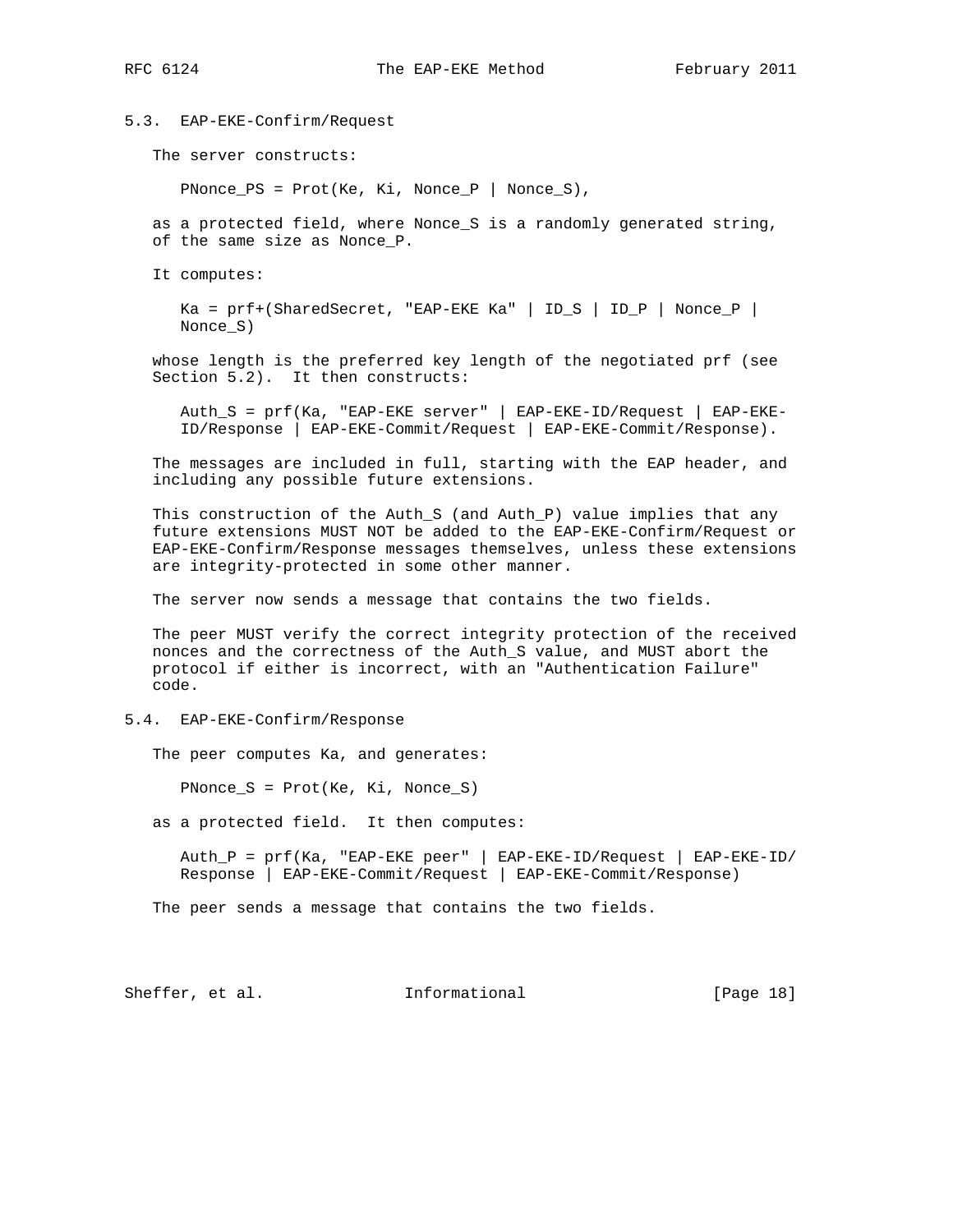The server MUST verify the correct integrity protection of the received nonce and the correctness of the Auth\_P value, and MUST abort the protocol if either is incorrect, with an "Authentication Failure" code.

5.5. MSK and EMSK

 Following the last message of the protocol, both sides compute and export the shared keys, each 64 bytes in length:

 MSK | EMSK = prf+(SharedSecret, "EAP-EKE Exported Keys" | ID\_S | ID\_P | Nonce\_P | Nonce\_S)

 When the RADIUS attributes specified in [RFC2548] are used to transport keying material, then the first 32 bytes of the MSK correspond to MS-MPPE-RECV-KEY and the second 32 bytes to MS-MPPE- SEND-KEY. In this case, only 64 bytes of keying material (the MSK) are used.

 At this point, both protocol participants MUST discard all intermediate cryptographic values, including  $x_p$ ,  $x_s$ ,  $y_p$ ,  $y_s$ , Ke, Ki, Ka, and SharedSecret. Similarly, both parties MUST immediately discard these values whenever the protocol terminates with a failure code or as a result of timeout.

- 6. Cryptographic Details
- 6.1. Generating Keying Material

 Keying material is derived as the output of the negotiated pseudo random function (prf) algorithm. Since the amount of keying material needed may be greater than the size of the output of the prf algorithm, we will use the prf iteratively. We denote by "prf+" the function that outputs a pseudo-random stream based on the inputs to a prf as follows (where "|" indicates concatenation):

prf+  $(K, S) = T1 | T2 | T3 | T4 | ...$ 

where:

 $T1 = prf(K, S | 0x01)$  $T2 = prf(K, T1 | S | 0x02)$  $T3 = prf(K, T2 | S | 0x03)$  $T4 = prf(K, T3 | S | 0x04)$ 

Sheffer, et al. 1nformational [Page 19]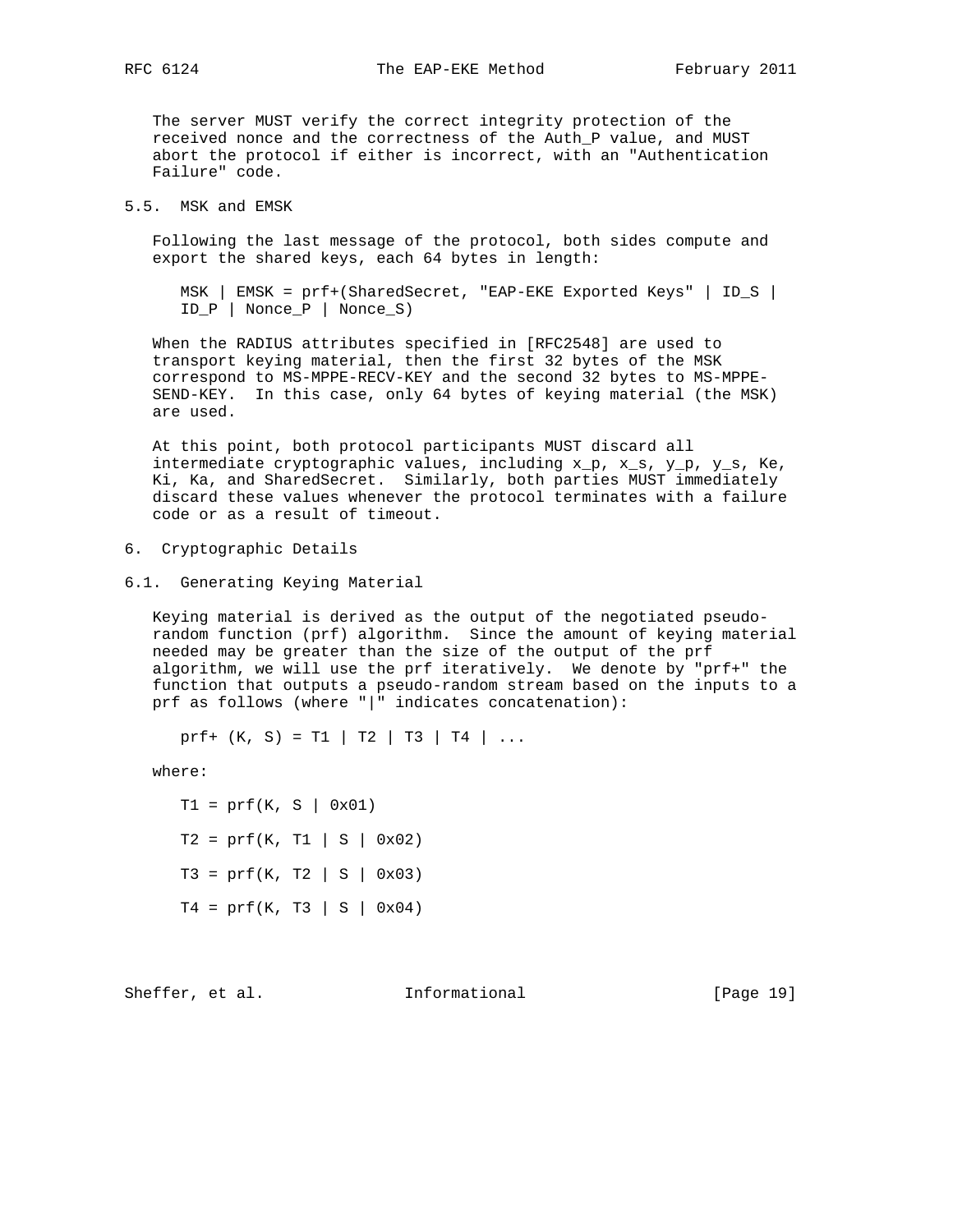continuing as needed to compute all required keys. The keys are taken from the output string without regard to boundaries (e.g., if the required keys are a 256-bit Advanced Encryption Standard (AES) key and a 160-bit HMAC key, and the prf function generates 160 bits, the AES key will come from T1 and the beginning of T2, while the HMAC key will come from the rest of T2 and the beginning of T3).

 The constant concatenated to the end of each string feeding the prf is a single octet. In this document, prf+ is not defined beyond 255 times the size of the prf output.

6.2. Diffie-Hellman Groups

 Many of the commonly used Diffie-Hellman groups are inappropriate for use in EKE. Most of these groups use a generator that is not a primitive element of the group. As a result, an attacker running a dictionary attack would be able to learn at least 1 bit of information for each decrypted password guess.

 Any MODP Diffie-Hellman group defined for use in this protocol MUST have the following properties to ensure that it does not leak a usable amount of information about the password:

- 1. The generator is a primitive element of the group.
- 2. The most significant 64 bits of the prime number are 1.
- 3. The group's order p is a "safe prime", i.e., (p-1)/2 is also prime.

 The last requirement is related to the strength of the Diffie-Hellman algorithm, rather than the password encryption. It also makes it easy to verify that the generator is primitive.

Suitable groups are defined in Section 7.1.

6.3. Mandatory Algorithms

 To facilitate interoperability, the following algorithms are mandatory to implement:

- o ENCR\_AES128\_CBC (encryption algorithm)
- o PRF\_HMAC\_SHA1 (pseudo-random function)
- o MAC\_HMAC\_SHA1 (keyed message digest)
- o DHGROUP\_EKE\_14 (DH-group)

Sheffer, et al. 1nformational [Page 20]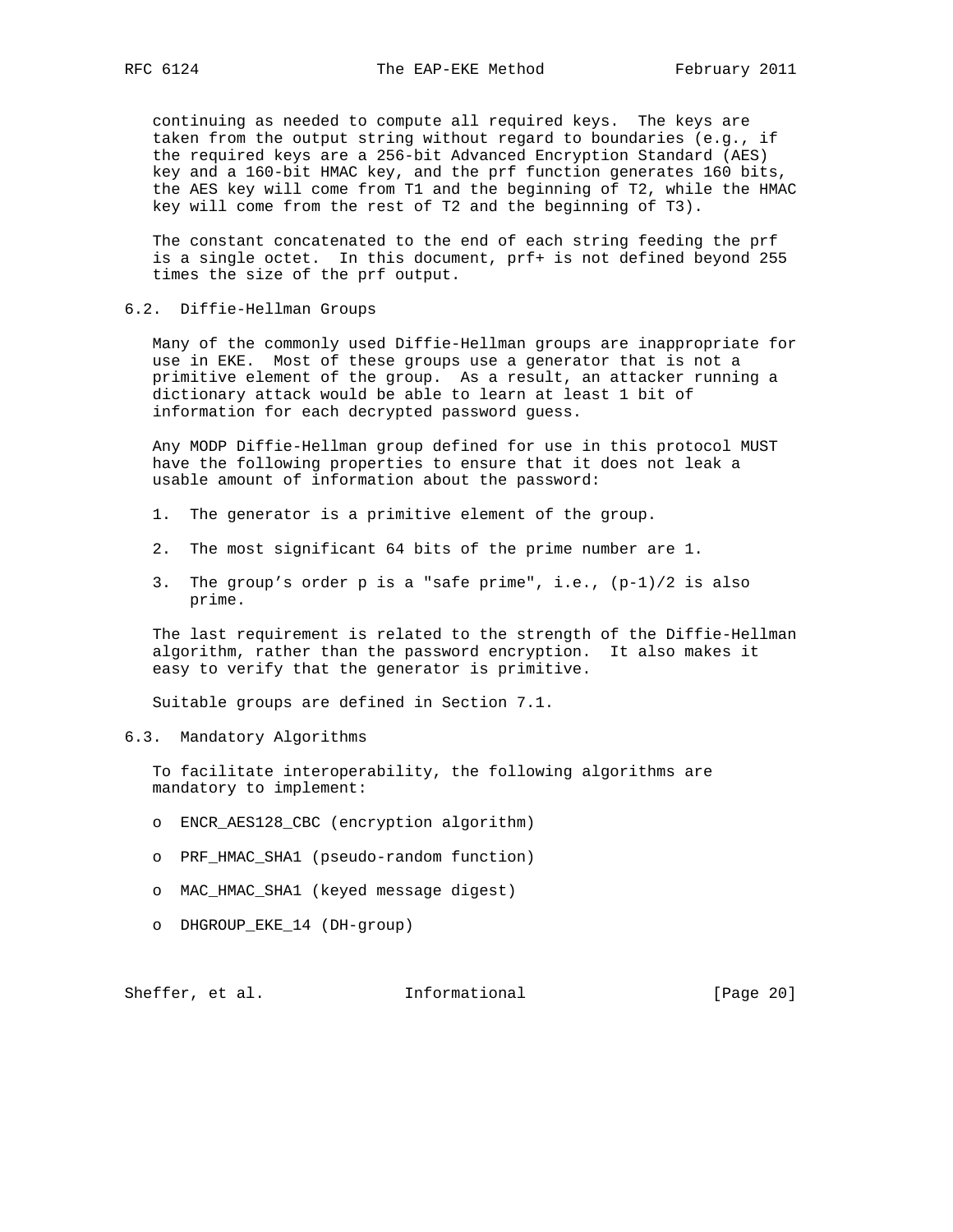# 7. IANA Considerations

 IANA has allocated the EAP method type 53 from the range 1-191, for "EAP-EKE Version 1".

 Per this document, IANA created the registries described in the following sub-sections. Values (other than private-use ones) can be added to these registries per Specification Required [RFC5226], with two exceptions: the Exchange and Failure Code registries can only be extended per RFC Required [RFC5226].

# 7.1. Diffie-Hellman Group Registry

This section defines an IANA registry for Diffie-Hellman groups.

 This table defines the initial contents of this registry. The Value column is used when negotiating the group. Additional groups may be defined through IANA allocation. Any future specification that defines a non-MODP group MUST specify its use within EAP-EKE and MUST demonstrate the group's security in this context.

| Name           | Value          | Description                                          |
|----------------|----------------|------------------------------------------------------|
| Reserved       | O.             |                                                      |
| DHGROUP EKE 2  |                | The prime number of the 1024-bit                     |
|                |                | Group 2 [RFC5996], with the generator<br>5 (decimal) |
| DHGROUP EKE 5  | $\mathfrak{D}$ | The prime number of the 1536-bit                     |
|                |                | Group $5$ [RFC3526], q=31                            |
| DHGROUP EKE 14 | 3              | The prime number of the 2048-bit                     |
|                |                | Group 14 [RFC3526], $q=11$                           |
| DHGROUP EKE 15 | 4              | The prime number of the 3072-bit                     |
|                |                | Group 15 [RFC3526], $q=5$                            |
| DHGROUP EKE 16 | 5              | The prime number of the 4096-bit                     |
|                |                | Group 16 [RFC3526], $q=5$                            |
| Available for  | $6 - 127$      |                                                      |
| allocation via |                |                                                      |
| T ANA          |                |                                                      |
| Reserved for   | $128 - 255$    |                                                      |
| Private Use    |                |                                                      |

Sheffer, et al. 1nformational [Page 21]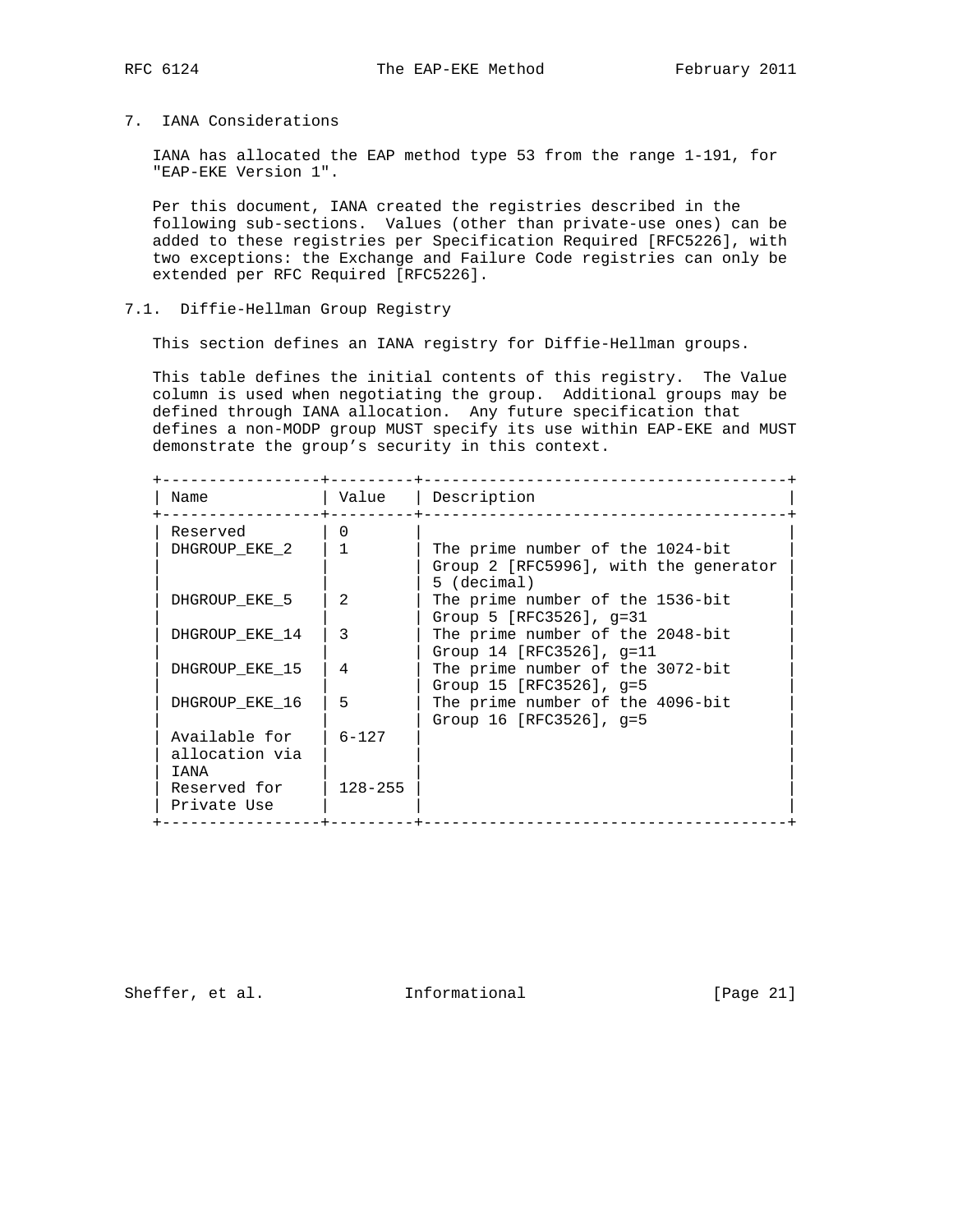# 7.2. Encryption Algorithm Registry

This section defines an IANA registry for encryption algorithms:

| Name                        | Value                    | Definition                                                                                        |
|-----------------------------|--------------------------|---------------------------------------------------------------------------------------------------|
| Reserved<br>ENCR AES128 CBC | $2 - 127$<br>$128 - 255$ | AES with a 128-bit key, CBC mode<br>Available for allocation via IANA<br>Reserved for Private Use |

## 7.3. Pseudo-Random Function Registry

 This section defines an IANA registry for pseudo-random function algorithms:

 +-------------------+---------+-------------------------------------+ | Name  $|$  Value  $|$  Definition +-------------------+---------+-------------------------------------+ | Reserved | 0 | | | PRF\_HMAC\_SHA1 | 1 | HMAC SHA-1, as defined in [RFC2104] | | PRF\_HMAC\_SHA2\_256 | 2 | HMAC SHA-2-256 [SHA] | | | 3-127 | Available for allocation via IANA | | | 128-255 | Reserved for Private Use | +-------------------+---------+-------------------------------------+

 A pseudo-random function takes two parameters K and S (the key and input string respectively), and, to be usable in this protocol, must be defined for all lengths of K between 0 and 65,535 bits (inclusive).

 Any future pseudo-random function MUST be based on the HMAC construct, since the security of HKDF is only known for such functions.

Sheffer, et al. 1nformational [Page 22]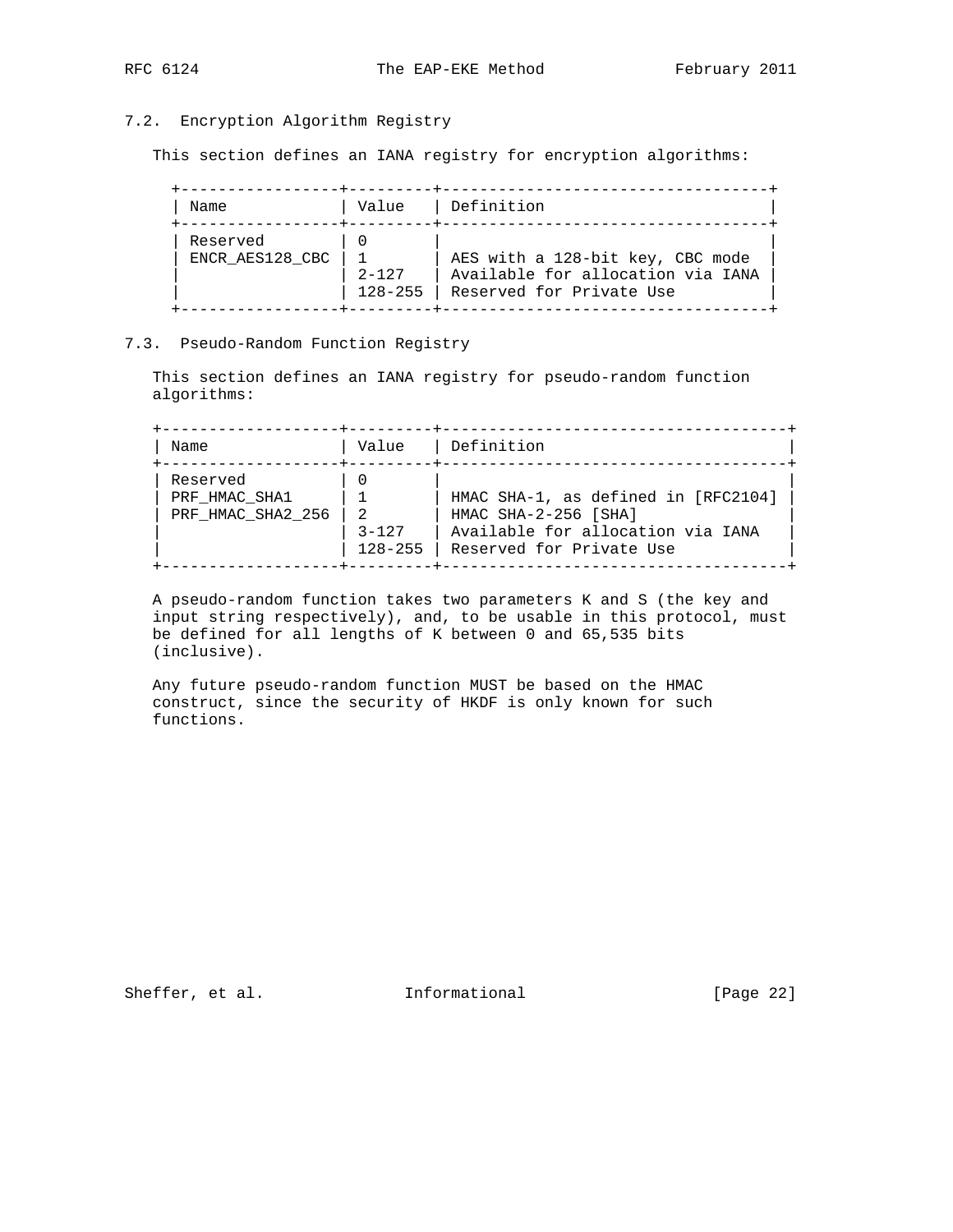7.4. Keyed Message Digest (MAC) Registry

 This section defines an IANA registry for keyed message digest algorithms:

| Name                          | Value                      | Key Length<br>(Octets) | Definition                                                |
|-------------------------------|----------------------------|------------------------|-----------------------------------------------------------|
| Reserved<br>MAC HMAC SHA1     |                            | 20                     | HMAC SHA-1, as                                            |
| MAC HMAC SHA2 256<br>Reserved | $\mathcal{L}$<br>$3 - 127$ | 32                     | defined in [RFC2104]<br>$HMAC$ SHA-2-256<br>Available for |
| Reserved                      | $128 - 255$                |                        | allocation via IANA<br>Reserved for Private               |
|                               |                            |                        | Use                                                       |

7.5. Identity Type Registry

This section defines an IANA registry for identity types:

| Name      | Value                    | Definition                                                                   |
|-----------|--------------------------|------------------------------------------------------------------------------|
| Reserved  | O                        |                                                                              |
| ID OPAQUE |                          | An opaque octet string                                                       |
| ID NAI    |                          | A Network Access Identifier, as defined in<br>[RFC4282]                      |
| ID IPv4   | 3                        | An IPv4 address, in binary format                                            |
| ID IPv6   | 4                        | An IPv6 address, in binary format                                            |
| ID FODN   | 5                        | A fully qualified domain name, see note<br>below                             |
| ID DN     | 6                        | An LDAP Distinguished Name formatted as a<br>string, as defined in [RFC4514] |
|           | $7 - 127$<br>$128 - 255$ | Available for allocation via IANA<br>Reserved for Private Use                |

 An example of an ID\_FQDN is "example.com". The string MUST NOT contain any terminators (e.g., NULL, CR, etc.). All characters in the ID\_FQDN are ASCII; for an internationalized domain name, the syntax is as defined in [RFC5891], for example "xn--tmonesimerkki-bfbb.example.net".

Sheffer, et al. 1nformational [Page 23]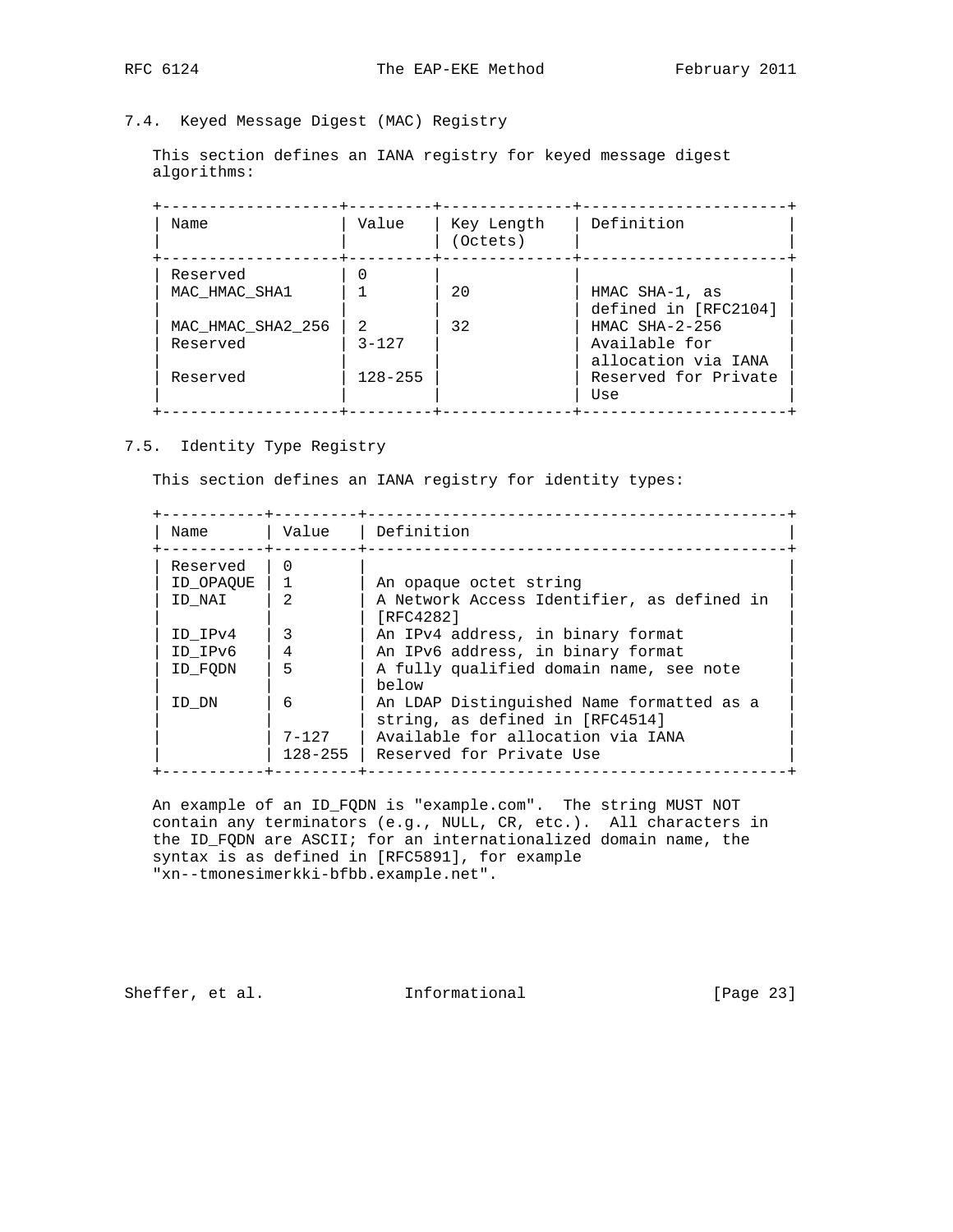## 7.6. EAP-EKE Channel Binding Type Registry

 This section defines an IANA registry for the Channel Binding Type registry, a 16-bit long code. The value 0x0000 has been defined as Reserved. All other values up to and including 0xfeff are available for allocation via IANA. The remaining values up to and including 0xffff are available for Private Use.

# 7.7. Exchange Registry

 This section defines an IANA registry for the EAP-EKE Exchange registry, an 8-bit long code. Initial values are defined in Section 4.1. All values up to and including 0x7f are available for allocation via IANA. The remaining values up to and including 0xff are available for private use.

7.8. Failure-Code Registry

 This section defines an IANA registry for the Failure-Code registry, a 32-bit long code. Initial values are defined in Section 4.2.4. All values up to and including 0xfeffffff are available for allocation via IANA. The remaining values up to and including 0xffffffff are available for private use.

8. Security Considerations

 Any protocol that claims to solve the problem of password authenticated key exchange must be resistant to active, passive, and dictionary attack and have the quality of forward secrecy. These characteristics are discussed further in the following paragraphs.

- Resistance to Passive Attack: A passive attacker is one that merely relays messages back and forth between the peer and server, faithfully, and without modification. The contents of the messages are available for inspection, but that is all. To achieve resistance to passive attack, such an attacker must not be able to obtain any information about the password or anything about the resulting shared secret from watching repeated runs of the protocol. Even if a passive attacker is able to learn the password, she will not be able to determine any information about the resulting secret shared by the peer and server.
- Resistance to Active Attack: An active attacker is able to modify, add, delete, and replay messages sent between protocol participants. For this protocol to be resistant to active attack, the attacker must not be able to obtain any information about the password or the shared secret by using any of its capabilities. In addition, the attacker must not be able to fool a protocol

Sheffer, et al. **Informational** [Page 24]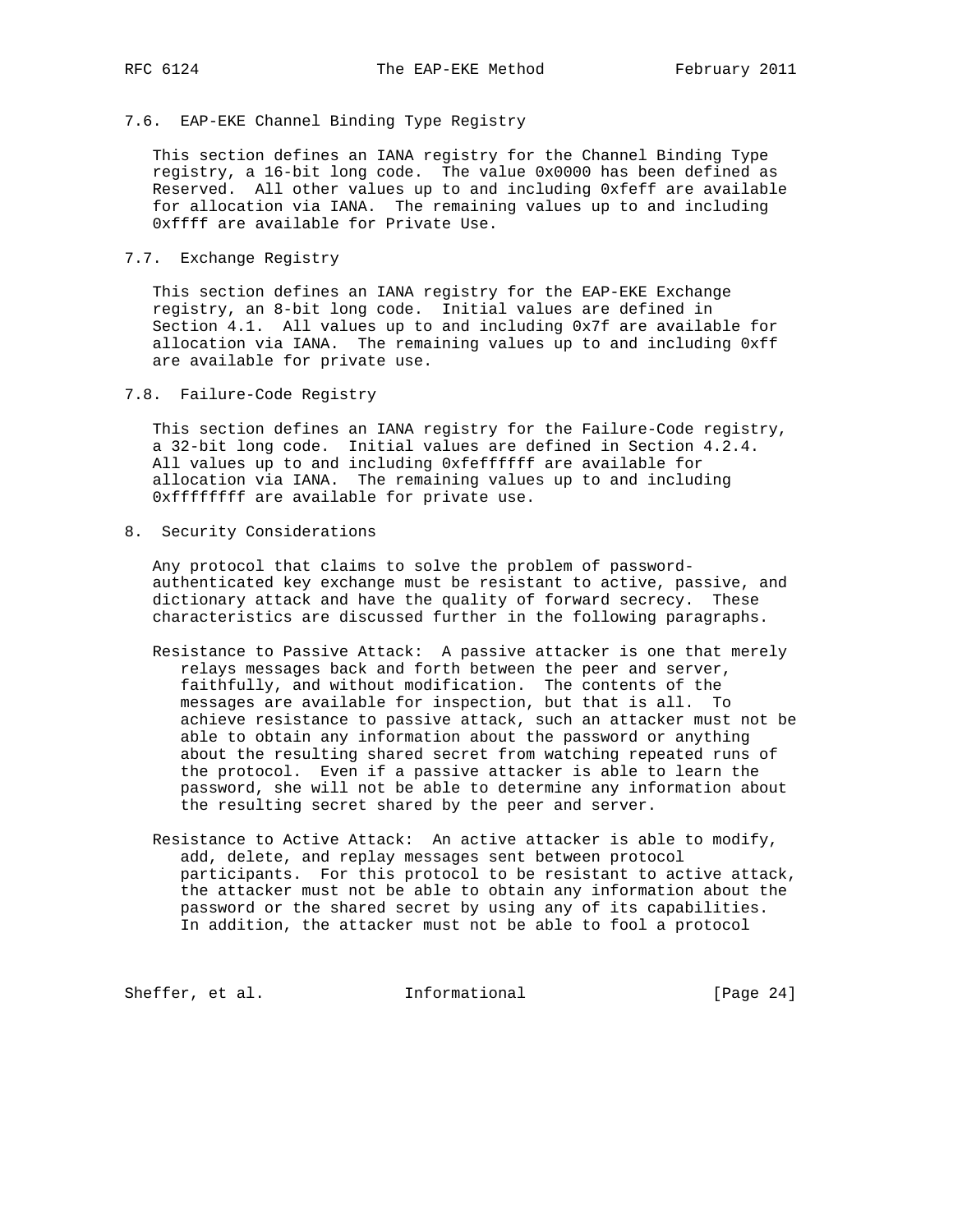participant into thinking that the protocol completed successfully. It is always possible for an active attacker to deny delivery of a message critical in completing the exchange. This is no different than dropping all messages and is not an attack against the protocol.

- Resistance to Dictionary Attack: For this protocol to be resistant to dictionary attack, any advantage an adversary can gain must be directly related to the number of interactions she makes with an honest protocol participant and not through computation. The adversary will not be able to obtain any information about the password except whether a single guess from a single protocol run is correct or incorrect.
- Forward Secrecy: Compromise of the password must not provide any information about the secrets generated by earlier runs of the protocol.

 [RFC3748] requires that documents describing new EAP methods clearly articulate the security properties of the method. In addition, for use with wireless LANs, [RFC4017] mandates and recommends several of these. The claims are:

- 1. Mechanism: password.
- 2. Claims:
	- \* Mutual authentication: the peer and server both authenticate each other by proving possession of a shared password. This is REQUIRED by [RFC4017].
	- \* Forward secrecy: compromise of the password does not reveal the secret keys (MSK and EMSK) from earlier runs of the protocol.
	- \* Replay protection: an attacker is unable to replay messages from a previous exchange either to learn the password or a key derived by the exchange. Similarly, the attacker is unable to induce either the peer or server to believe the exchange has successfully completed when it hasn't.
	- \* Key derivation: a shared secret is derived by performing a group operation in a finite cyclic group (e.g., exponentiation) using secret data contributed by both the peer and server. An MSK and EMSK are derived from that shared secret. This is REQUIRED by [RFC4017].

Sheffer, et al. 1nformational [Page 25]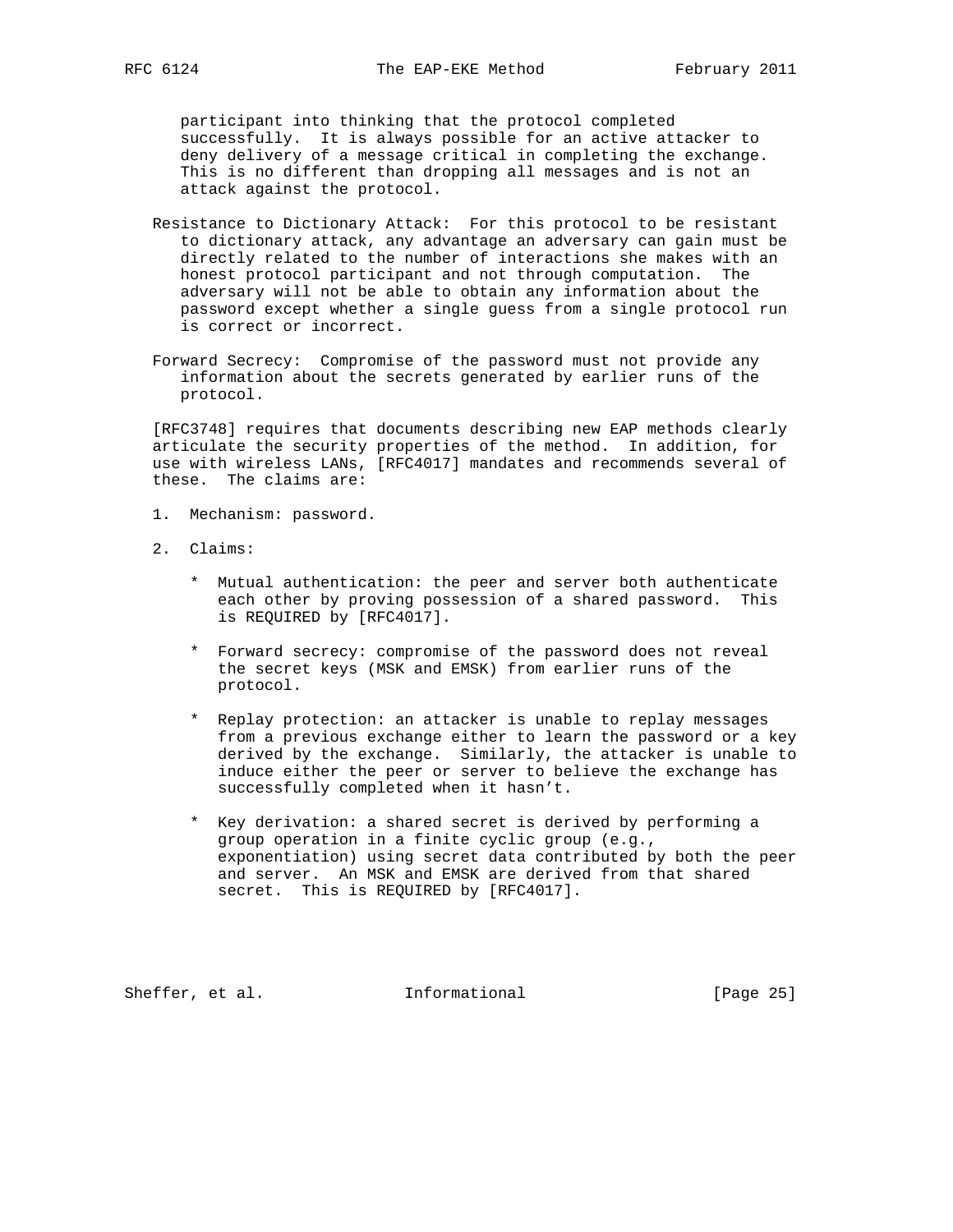- \* Dictionary attack resistance: an attacker can only make one password guess per active attack, and the protocol is designed so that the attacker does not gain any confirmation of her guess by observing the decrypted y\_s or y\_p value (see below). The advantage she can gain is through interaction not through computation. This is REQUIRED by [RFC4017].
- \* Session independence: this protocol is resistant to active and passive attacks and does not enable compromise of subsequent or prior MSKs or EMSKs from either passive or active attacks.
- \* Denial-of-service resistance: it is possible for an attacker to cause a server to allocate state and consume CPU. Such an attack is gated, though, by the requirement that the attacker first obtain connectivity through a lower-layer protocol (e.g., 802.11 authentication followed by 802.11 association, or 802.3 "link-up") and respond to two EAP messages: the EAP-ID/Request and the EAP-EKE-ID/Request.
- \* Man-in-the-Middle Attack resistance: this exchange is resistant to active attack, which is a requirement for launching a man-in-the-middle attack. This is REQUIRED by [RFC4017].
- \* Shared state equivalence: upon completion of EAP-EKE, the peer and server both agree on the MSK and EMSK values. The peer has authenticated the server based on the Server\_ID and the server has authenticated the peer based on the Peer\_ID. This is due to the fact that Peer\_ID, Server\_ID, and the generated shared secret are all combined to make the authentication element that must be shared between the peer and server for the exchange to complete. This is REQUIRED by [RFC4017].
- \* Fragmentation: this protocol does not define a technique for fragmentation and reassembly.
- \* Resistance to "Denning-Sacco" attack: learning keys distributed from an earlier run of the protocol, such as the MSK or EMSK, will not help an adversary learn the password.
- 3. Key strength: the strength of the resulting key depends on the finite cyclic group chosen. Sufficient key strength is REQUIRED by [RFC4017]. Clearly, "sufficient" strength varies over time, depending on computation power assumed to be available to potential attackers.

Sheffer, et al. 1nformational [Page 26]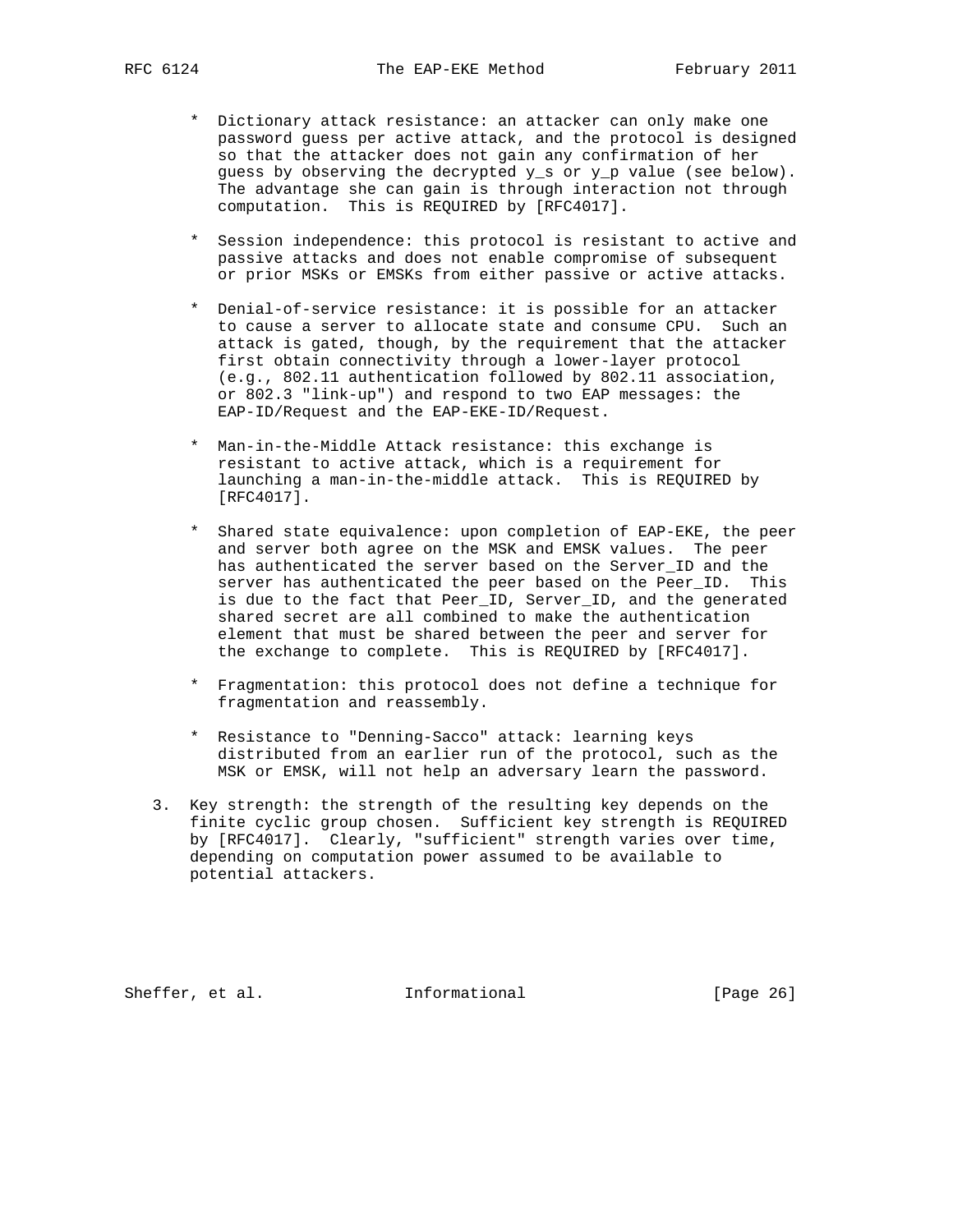- 4. Key hierarchy: MSKs and EMSKs are derived from the secret values generated during the protocol run, using a negotiated pseudo random function.
- 5. Vulnerabilities (note that none of these are REQUIRED by [RFC4017]):
	- \* Protected ciphersuite negotiation: the ciphersuite proposal made by the server is not protected from tampering by an active attacker. However, if a proposal was modified by an active attacker, it would result in a failure to confirm the message sent by the other party, since the proposal is bound by each side into its Confirm message, and the protocol would fail as a result. Note that this assumes that none of the proposed ciphersuites enables an attacker to perform real-time cryptanalysis.
	- \* Confidentiality: none of the messages sent in this protocol are encrypted, though many of the protocol fields are.
	- \* Integrity protection: protocol messages are not directly integrity protected; however, the ID and Commit exchanges are integrity protected through the Auth payloads exchanged in the Confirm exchange.
	- \* Channel binding: this protocol enables the exchange of integrity-protected channel information that can be compared with values communicated via out-of-band mechanisms.
	- \* Fast reconnect: this protocol does not provide a fast reconnect capability.
	- \* Cryptographic binding: this protocol is not a tunneled EAP method and therefore has no cryptographic information to bind.
	- \* Identity protection: the EAP-EKE-ID exchange is not protected. An attacker will see the server's identity in the EAP-EKE-ID/ Request and see the peer's identity in EAP-EKE-ID/Response. See also Section 8.4.

# 8.1. Cryptographic Analysis

 When analyzing the Commit exchange, it should be noted that the base security assumptions are different from "normal" cryptology. Normally, we assume that the key has strong security properties, and that the data may have few or none. Here, we assume that the key has weak security properties (the attacker may have a list of possible keys), and hence we need to ensure that the data has strong

Sheffer, et al. 1nformational [Page 27]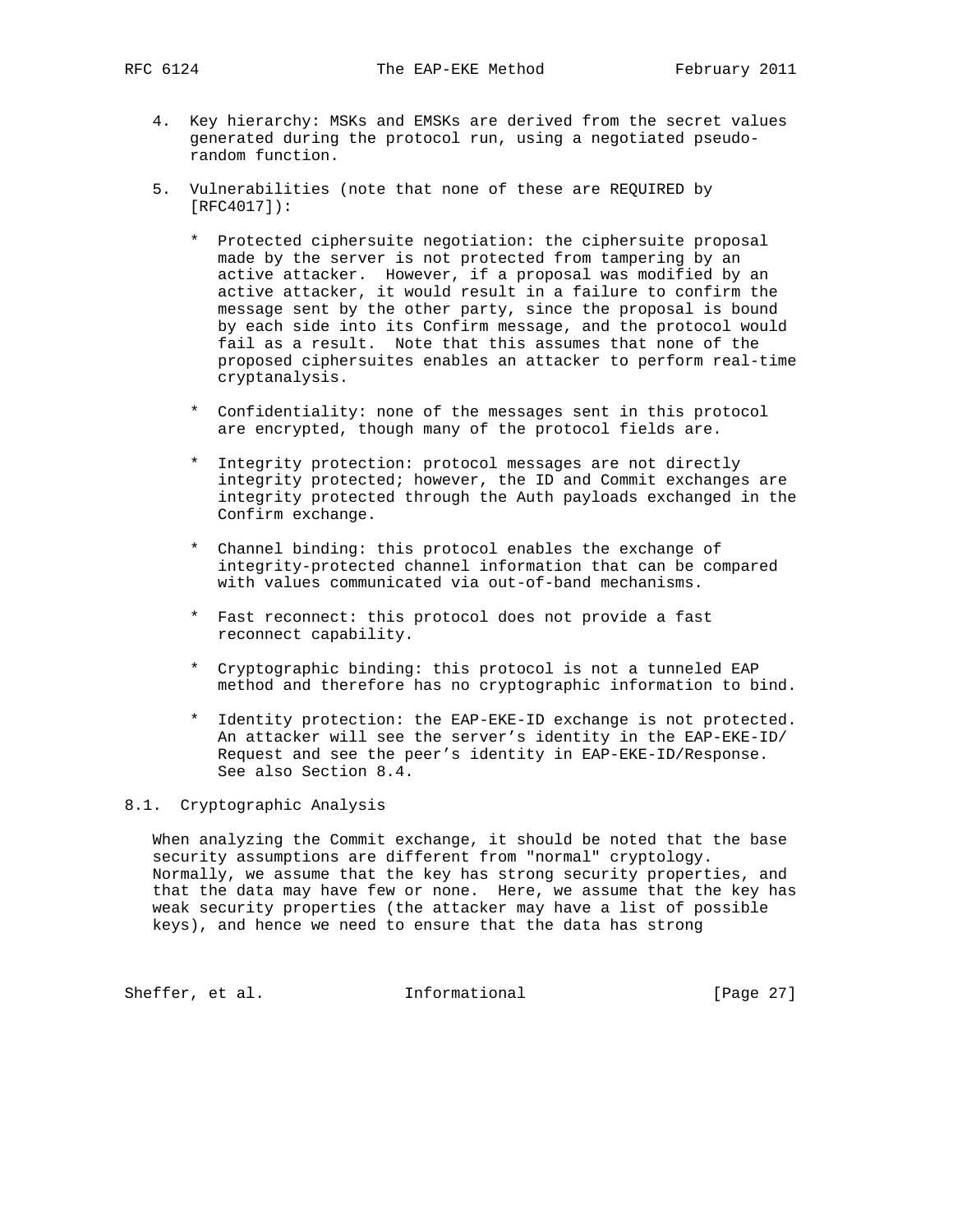properties (indistinguishable from random). This difference may mean that conventional wisdom in cryptology might not apply in this case. This also imposes severe constraints on the protocol, e.g., the mandatory use of random padding and the need to define specific finite groups.

## 8.2. Diffie-Hellman Group Considerations

 It is fundamental to the dictionary attack resistance that the Diffie-Hellman public values y\_s and y\_p are indistinguishable from a random string. If this condition is not met, then a passive attacker can do trial-decryption of the encrypted DHComponent\_P or DHComponent\_S values based on a password guess, and if they decrypt to a value that is not a valid public value, they know that the password guess was incorrect.

 For MODP groups, Section 6.2 gives conditions on the group to make sure that this criterion is met. For other groups (for example, Elliptic Curve groups), some other means of ensuring this must be employed. The standard way of expressing Elliptic Curve public values does not meet this criterion, as a valid Elliptic Curve X coordinate can be distinguished from a random string with probability of approximately 0.5.

 A future document might introduce a group representation, and/or a slight modification of the password encryption scheme, so that Elliptic Curve groups can be accommodated. [BR02] presents several alternative solutions for this problem.

# 8.3. Resistance to Active Attacks

 An attacker, impersonating either the peer or the server, can always try to enumerate all possible passwords, for example by using a dictionary. To counter this likely attack vector, both peer and server MUST implement rate-limiting mechanisms. We note that locking out the other party after a small number of tries would create a trivial denial-of-service opportunity.

8.4. Identity Protection, Anonymity, and Pseudonymity

 By default, the EAP-EKE-ID exchange is unprotected, and an eavesdropper can observe both parties' identities. A future extension of this protocol may support anonymity, e.g., by allowing the server to send a temporary identity to the peer at the end of the exchange, so that the peer can use that identity in subsequent exchanges.

Sheffer, et al. 1nformational [Page 28]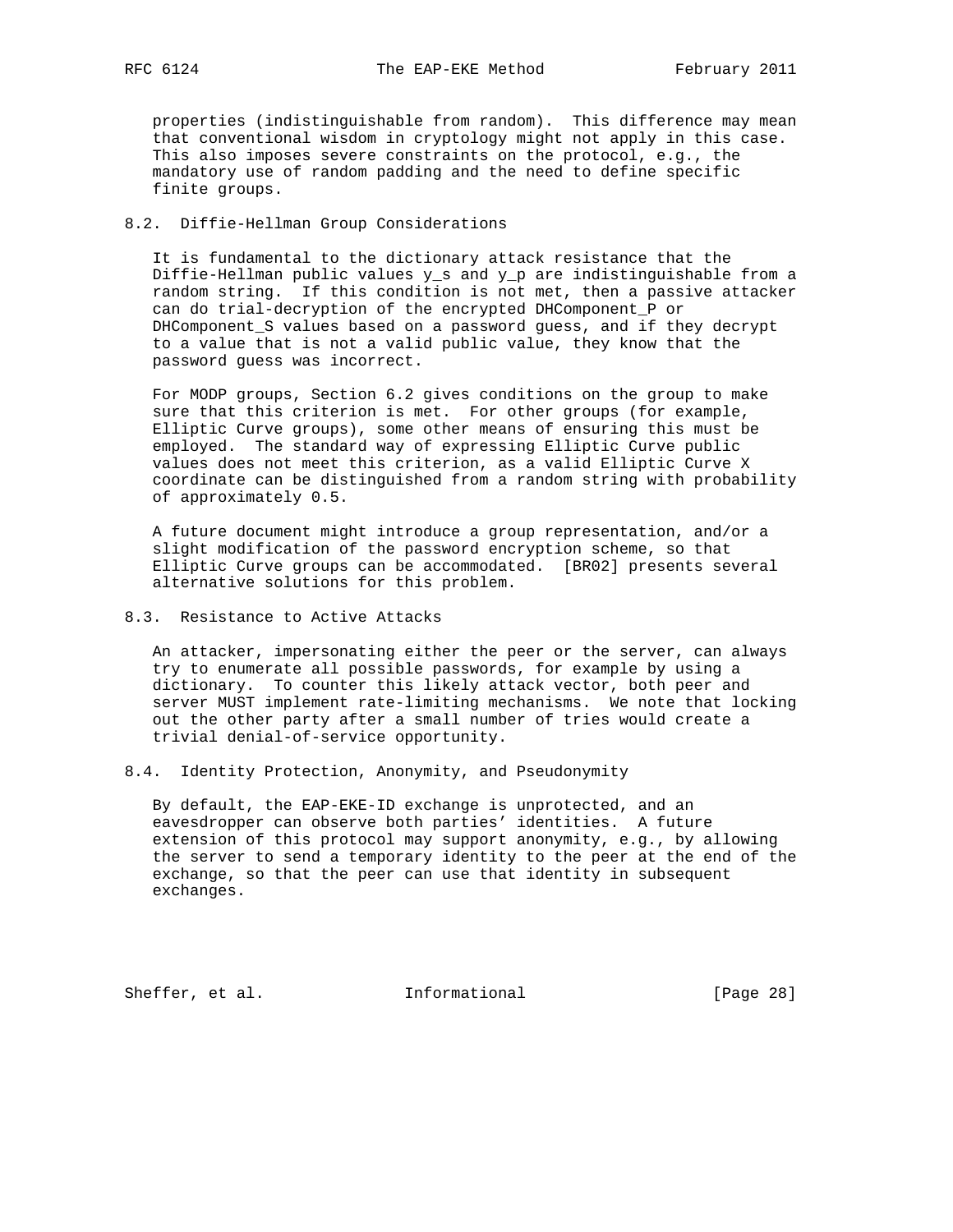EAP-EKE differs in this respect from tunneled methods, which typically provide unconditional identity protection to the peer by encrypting the identity exchange, but reveal information in the server certificate. It is possible to use EAP-EKE as the inner method in a tunneled EAP method in order to achieve this level of identity protection.

#### 8.5. Password Processing and Long-Term Storage

 This document recommends that a password-equivalent (a hash of the password) be stored instead of the cleartext password. While this solution provides a measure of security, there are also tradeoffs related to algorithm agility:

- o Each stored password must identify the hash function that was used to compute the stored value.
- o Complex deployments and migration scenarios might necessitate multiple stored passwords, one per each algorithm.
- o Changing the algorithm can require, in some cases, that the users manually change their passwords.

 The reader is referred to Section 10 of [RFC3629] for security considerations related to the parsing and processing of UTF-8 strings.

9. Acknowledgements

 Much of this document was unashamedly picked from [RFC5931] and [EAP-SRP], and we would like to acknowledge the authors of these documents: Dan Harkins, Glen Zorn, James Carlson, Bernard Aboba, and Henry Haverinen. We would like to thank David Jacobson, Steve Bellovin, Russ Housley, Brian Weis, Dan Harkins, and Alexey Melnikov for their useful comments. Lidar Herooty and Idan Ofrat implemented this protocol and helped us improve it by asking the right questions, and we would like to thank them both.

- 10. References
- 10.1. Normative References
	- [RFC2104] Krawczyk, H., Bellare, M., and R. Canetti, "HMAC: Keyed-Hashing for Message Authentication", RFC 2104, February 1997.

Sheffer, et al. 1nformational [Page 29]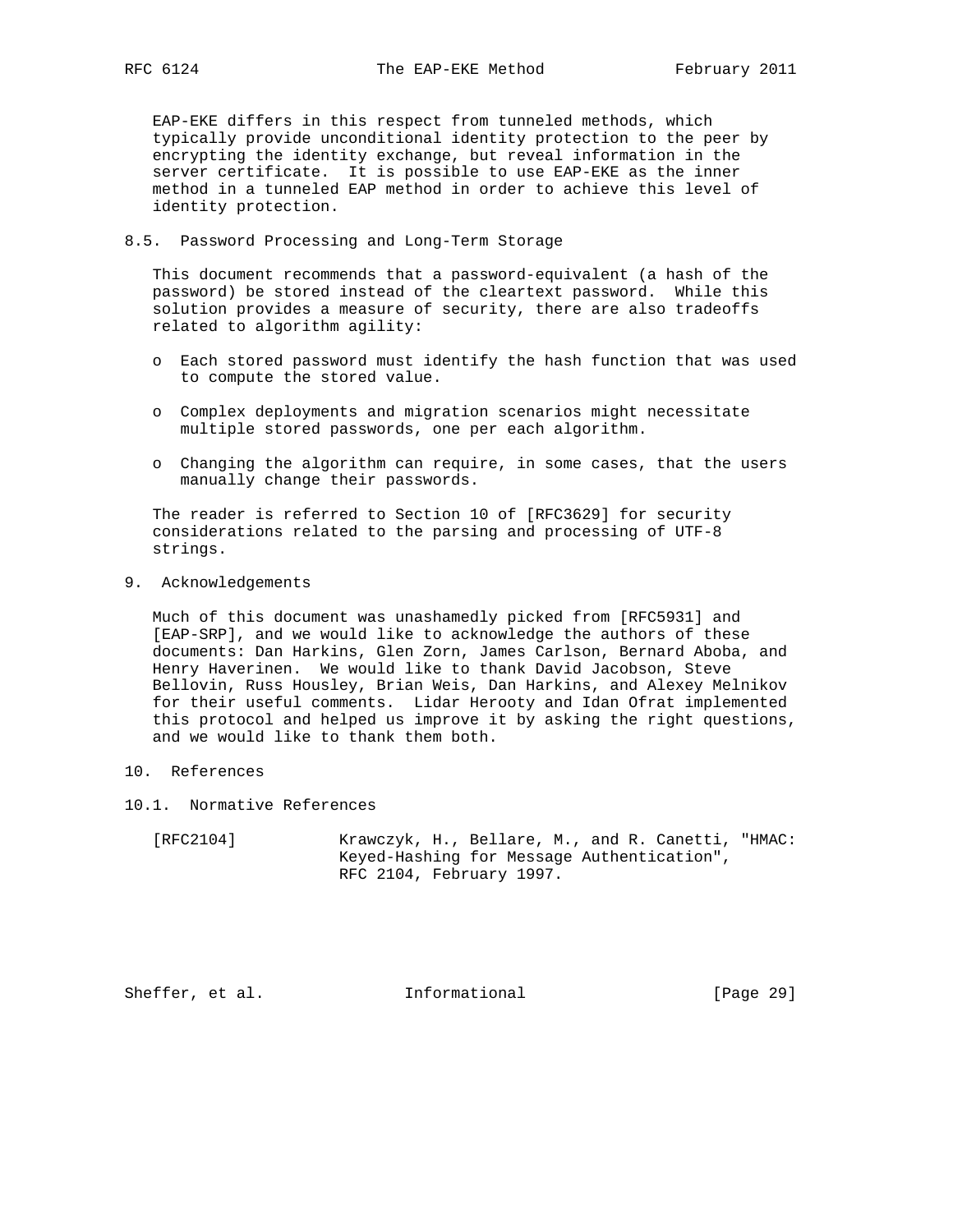| RFC 6124  | The EAP-EKE Method                                                                                                                          | February 2011 |
|-----------|---------------------------------------------------------------------------------------------------------------------------------------------|---------------|
| [RFC2119] | Bradner, S., "Key words for use in RFCs to<br>Indicate Requirement Levels", BCP 14, RFC 2119,<br>March 1997.                                |               |
| [RFC2548] | Zorn, G., "Microsoft Vendor-specific RADIUS<br>Attributes", RFC 2548, March 1999.                                                           |               |
| [RFC3454] | Hoffman, P. and M. Blanchet, "Preparation of<br>Internationalized Strings ("stringprep")",<br>RFC 3454, December 2002.                      |               |
| [RFC3526] | Kivinen, T. and M. Kojo, "More Modular<br>Exponential (MODP) Diffie-Hellman groups for<br>Internet Key Exchange (IKE)", RFC 3526, May 2003. |               |
| [RFC3629] | Yergeau, F., "UTF-8, a transformation format of<br>ISO 10646", STD 63, RFC 3629, November 2003.                                             |               |
| [RFC3748] | Aboba, B., Blunk, L., Vollbrecht, J., Carlson,<br>J., and H. Levkowetz, "Extensible Authentication<br>Protocol (EAP)", RFC 3748, June 2004. |               |
| [RFC4013] | Zeilenga, K., "SASLprep: Stringprep Profile for<br>User Names and Passwords", RFC 4013,<br>February 2005.                                   |               |
| [RFC4282] | Aboba, B., Beadles, M., Arkko, J., and P. Eronen,<br>"The Network Access Identifier", RFC 4282,<br>December 2005.                           |               |
| [RFC4514] | Zeilenga, K., "Lightweight Directory Access<br>Protocol (LDAP): String Representation of<br>Distinguished Names", RFC 4514, June 2006.      |               |
| [RFC5891] | Klensin, J., "Internationalized Domain Names in<br>Applications (IDNA): Protocol", RFC 5891,<br>August 2010.                                |               |
| [RFC5996] | Kaufman, C., Hoffman, P., Nir, Y., and P. Eronen,<br>"Internet Key Exchange Protocol Version 2<br>(IKEv2)", RFC 5996, September 2010.       |               |
| [SHA]     | National Institute of Standards and Technology,<br>U.S. Department of Commerce, "Secure Hash<br>Standard", NIST FIPS 180-3, October 2008.   |               |

Sheffer, et al. 1nformational [Page 30]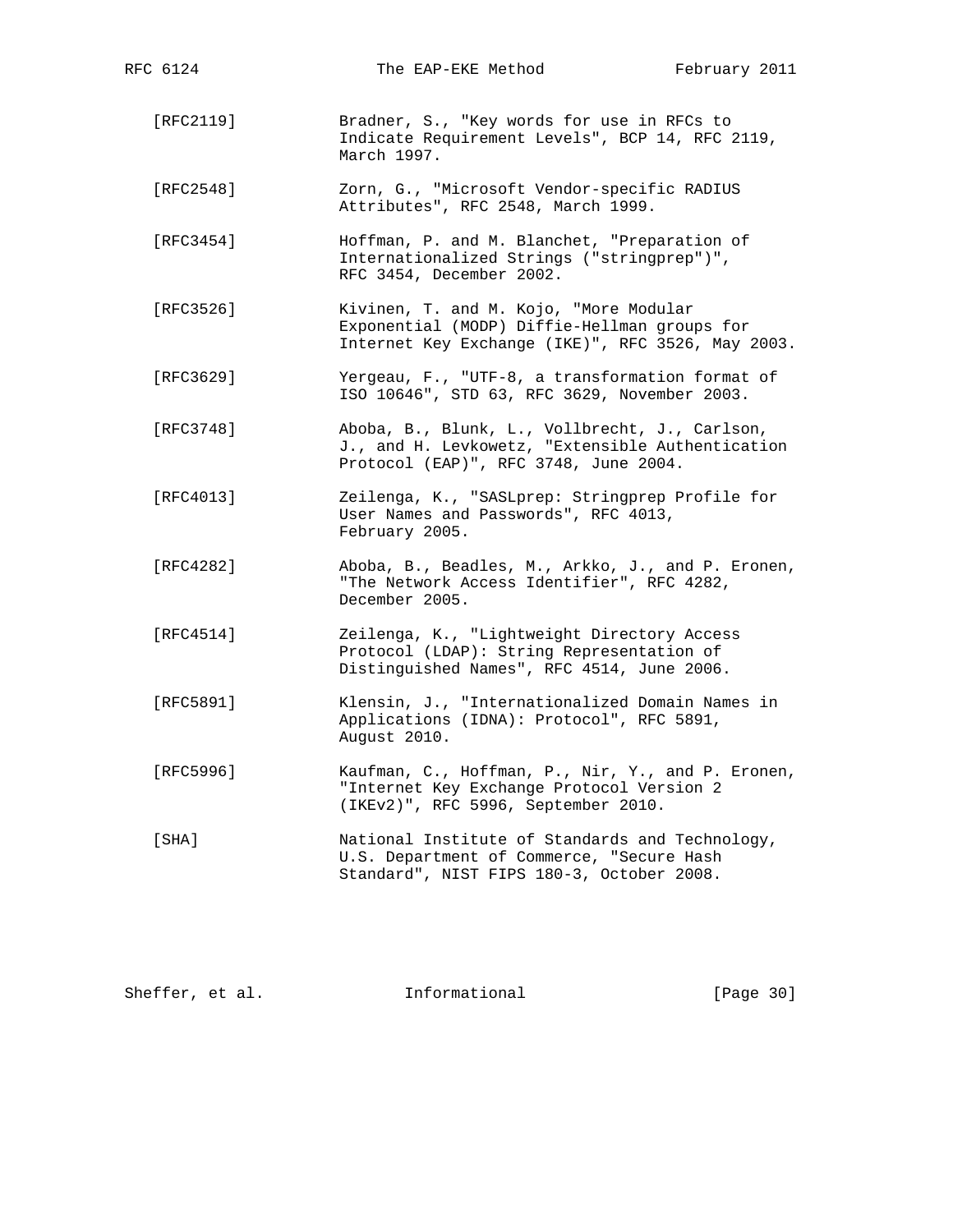- [BM92] Bellovin, S. and M. Merritt, "Encrypted Key Exchange: Password-Based Protocols Secure Against Dictionary Attacks", Proc. IEEE Symp. on Research in Security and Privacy , May 1992.
- [BM93] Bellovin, S. and M. Merritt, "Augmented Encrypted Key Exchange: A Password-Based Protocol Secure against Dictionary Attacks and Password File Compromise", Proc. 1st ACM Conference on Computer and Communication Security , 1993.
- [BMP00] Boyko, V., MacKenzie, P., and S. Patel, "Provably Secure Password Authenticated Key Exchange Using Diffie-Hellman", Advances in Cryptology, EUROCRYPT 2000 , 2000.
- [BR02] Black, J. and P. Rogaway, "Ciphers with Arbitrary Finite Domains", Proc. of the RSA Cryptographer's Track (RSA CT '02), LNCS 2271 , 2002.
- [EAP-SRP] Carlson, J., Aboba, B., and H. Haverinen, "EAP SRP-SHA1 Authentication Protocol", Work in Progress, July 2001.
- [JAB96] Jablon, D., "Strong Password-Only Authenticated Key Exchange", ACM Computer Communications Review Volume 1, Issue 5, October 1996.
- [LUC97] Lucks, S., "Open Key Exchange: How to Defeat Dictionary Attacks Without Encrypting Public Keys", Proc. of the Security Protocols Workshop LNCS 1361, 1997.
- [NIST.800-90.2007] National Institute of Standards and Technology, "Recommendation for Random Number Generation Using Deterministic Random Bit Generators (Revised)", NIST SP 800-90, March 2007.
- [PA97] Patel, S., "Number Theoretic Attacks On Secure Password Schemes", Proceedings of the 1997 IEEE Symposium on Security and Privacy , 1997.
- [RFC4017] Stanley, D., Walker, J., and B. Aboba, "Extensible Authentication Protocol (EAP) Method Requirements for Wireless LANs", RFC 4017, March 2005.

| Sheffer, et al. | Informational | [Page 31] |
|-----------------|---------------|-----------|
|                 |               |           |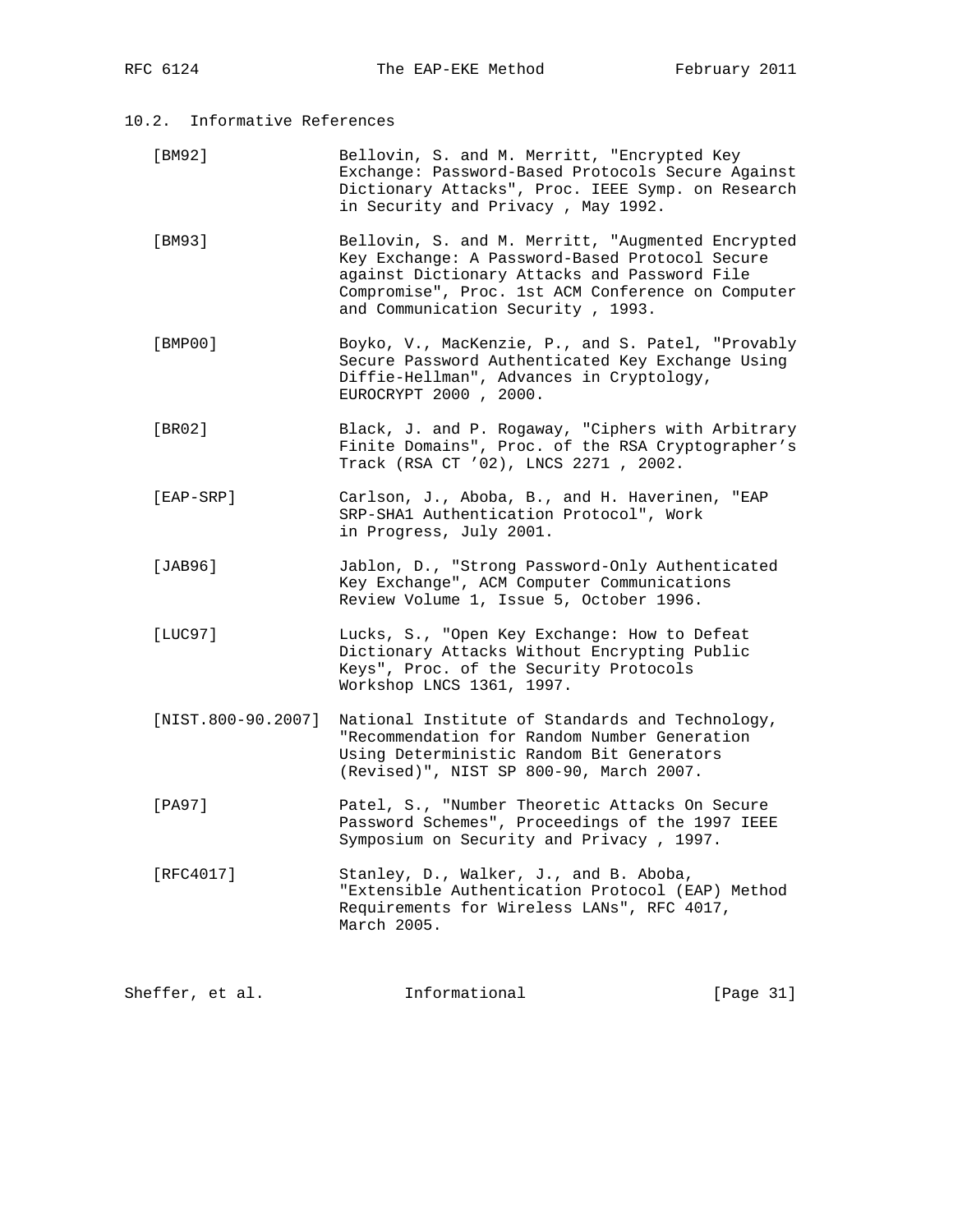| RFC 6124  | The EAP-EKE Method                                                                                                                                             | February 2011 |
|-----------|----------------------------------------------------------------------------------------------------------------------------------------------------------------|---------------|
| [RFC4086] | Eastlake, D., Schiller, J., and S. Crocker,<br>"Randomness Requirements for Security", BCP 106,<br>RFC 4086, June 2005.                                        |               |
| [RFC5209] | Sangster, P., Khosravi, H., Mani, M., Narayan,<br>K., and J. Tardo, "Network Endpoint Assessment<br>(NEA): Overview and Requirements", RFC 5209,<br>June 2008. |               |
| [RFC5226] | Narten, T. and H. Alvestrand, "Guidelines for<br>Writing an IANA Considerations Section in RFCs",<br>BCP 26, RFC 5226, May 2008.                               |               |
| [RFC5869] | Krawczyk, H. and P. Eronen, "HMAC-based Extract-<br>and-Expand Key Derivation Function (HKDF)",<br>RFC 5869, May 2010.                                         |               |
| [RFC5931] | Harkins, D. and G. Zorn, "Extensible<br>Authentication Protocol (EAP) Authentication<br>Using Only a Password", RFC 5931, August 2010.                         |               |